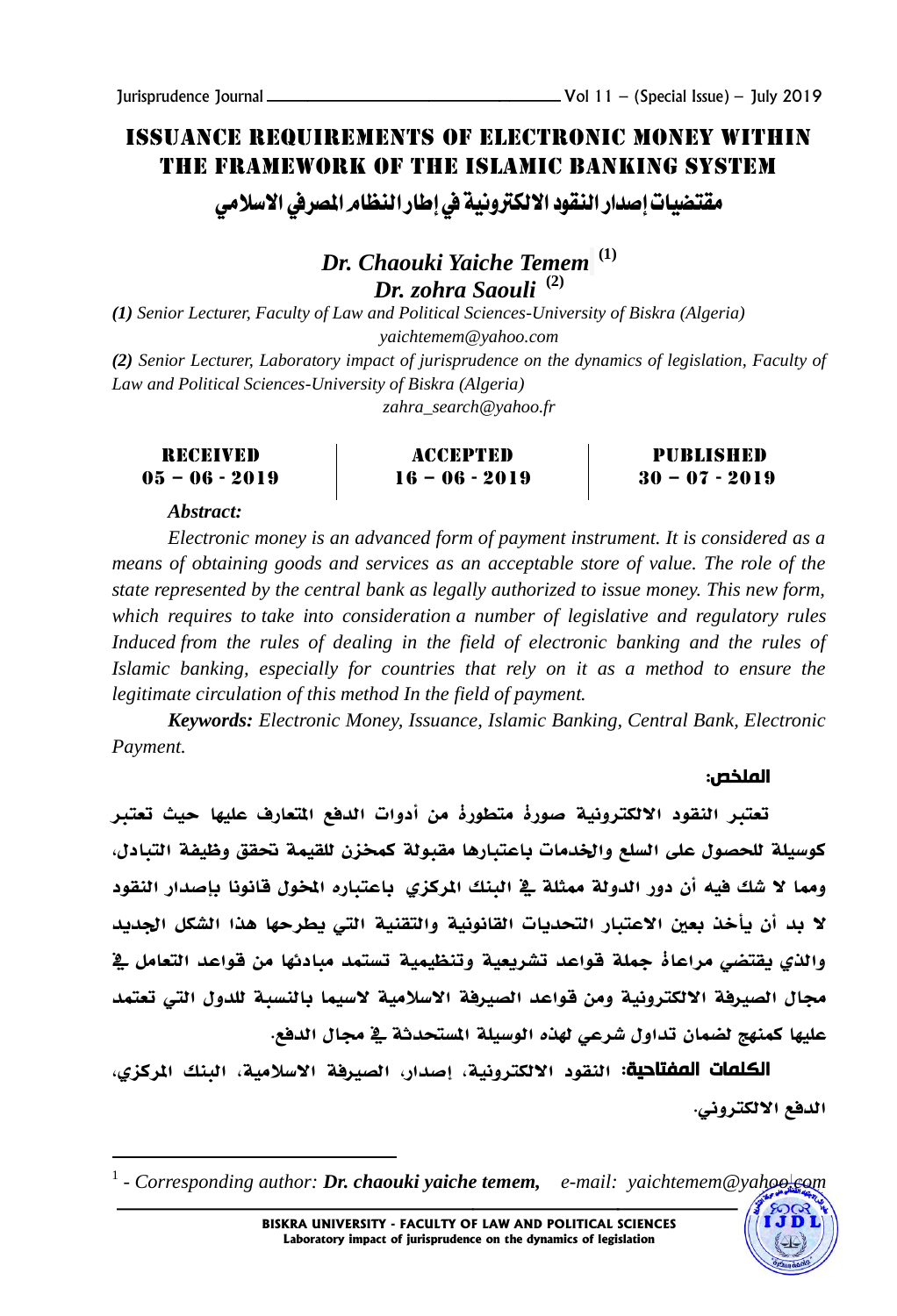## Introduction:

The issuance of money is a sovereign function of the state in which the central bank is authorized through a legislative text as a legally qualified institution with its structures and powers. It has the authority to issue coins and paper money and determine its official exchange rate through a number of scientific data that contribute to the recovery of economic and social development.

 Due to the expansion of the adoption of remote electronic contracting system In order to conclude transactions, especially commercial ones, through close or open network, it became necessary to adapt the payment with the requirements and principles of electronic trading where Electronic money is an advanced form of electronic payment methods.

Considering the economic role assumed by electronic money, reducing through the costs of printing money, the absorption of black money on the black market and legitimate its employment in the course of the state economy to achieve the principles of Islamic economy, the circulation of money achieve it's functions and legitimate privileges which was found for it. On the one hand and against the risk of electronic banking "credit risk and liquidity, operational risks." on the other hand.

This can only be achieved through the intervention of the Central Bank with both its legal and economic weight as the supervisor of payment systems to establish the regulatory requirements for the issuance of electronic money through the regulation of legal relations between the participants in this system take into account three basic aspects of legitimacy / technical / economic where they are integrated and give The legal birth of money-exporting institutions through the granting of credit for their issuance, and even the possibility of proceeding at an advanced stage towards the establishment of a legitimate official electronic process of trading in order to build a rational and efficient digital economy.

In light of the above, we ask the following question:

What are the legislative and regulatory requirements for issuing electronic money while adhering to the principles of Islamic banking?

We answer the question under the following plan:

I - the conditions of issuing electronic money according to Islamic banking standards.

- Legislative recognition of electronic money.

- Supervisory and technical supervision of the Central Bank on the issuance of electronic money.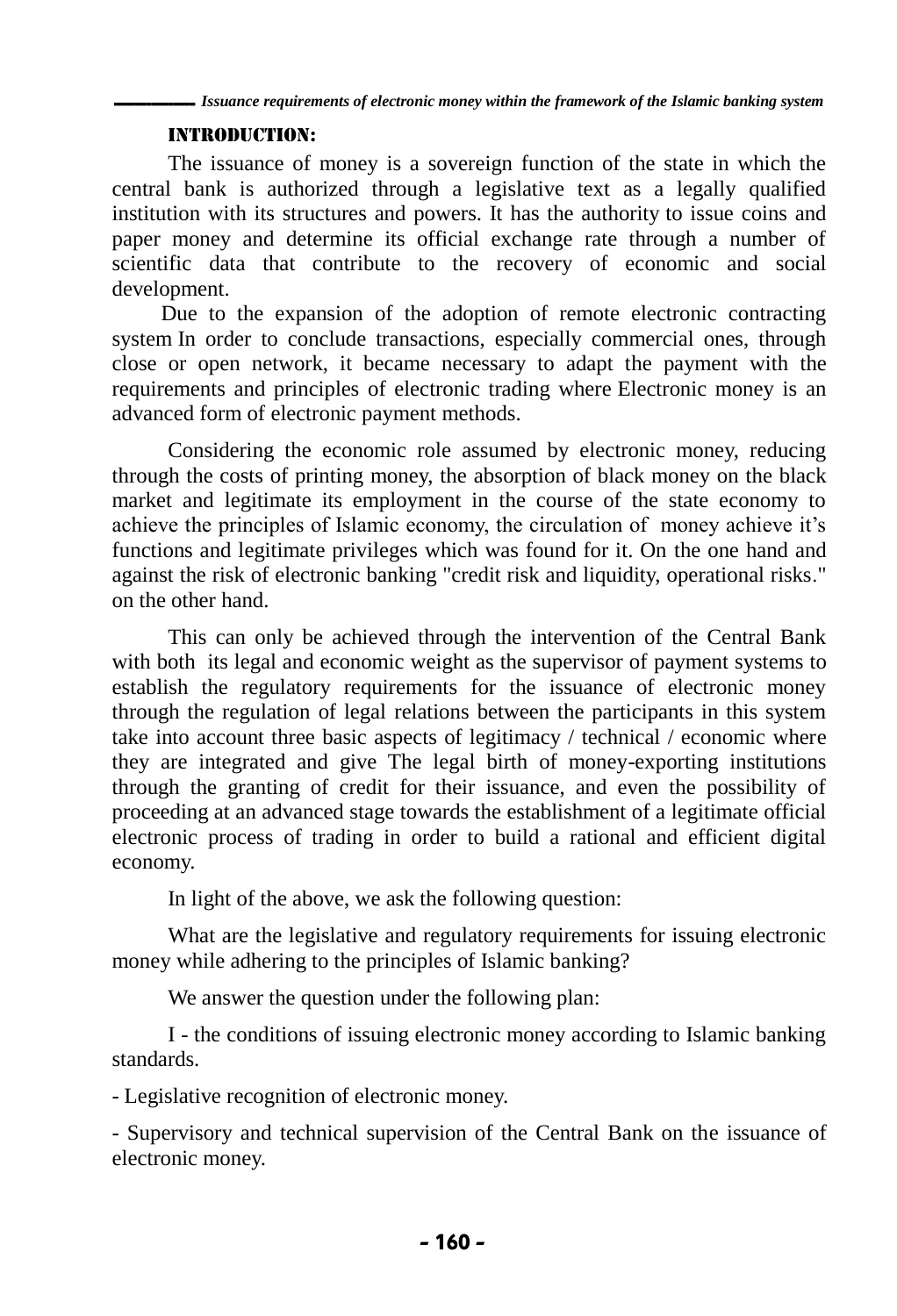II - The legal effects of the fulfillment of the conditions of issuance of electronic money and its failure.

# I - the conditions of issuing electronic money according to Islamic banking standards

The supervision of the Central Bank on the issuance of electronic money requires the legislative recognition of electronic money as an alternative means of payment and includes the legislative recognition of the definition of electronic money and regulatory provisions, which constitute the technical supervision and legitimacy of the Central Bank it.

Many comparative legislation is based on the definition of electronic  $\text{money}^1$ 

From a technical point of view or what is defined by the narrow concept of electronic money in two main forms, one on the material support which is the prepaid card and the other on a computer program installed on the computer currency encryption<sup>2</sup> In the form of digital protocols and signatures that allow

 $\overline{a}$ 

*« la monnaie électronique est « une valeur monétaire qui est chargée sous une forme électronique, y compris magnétique, représentant une créance sur l'émetteur, qui est émise contre la remise de fonds aux fins d'opérations de paiement […] et qui est acceptée par une personne physique ou morale autre que l'émetteur de monnaie électronique ». VOIR :code monétaire et financier francais at : https://www.legifrance.gouv.fr/initRechCodeArticle.do*". *voir aussi : Benjamin May, Maëliss Vincent- Moreau, Transposition de la Directive 2009/110 Une deuxième chance pour la monnaie électronique, (revue Banque & Droit) Edition Librairie, no 135 janvier-février 2011 ,p15,16* .

أنظر :باطلي غنية،(خصائص وأشكال النقود الالكترونية –دراسة تحليلية نظرية)، مجلة العلوم السياسية -والقانون، المركز العربي الديمقراطي للدراسات الاستراتيجية والسياسية والاقتصادية ألمانيا-برلين، المجلد 2،العدد7، فيفري 2018، ص363٬364. وانظر ايضا : لعوارم وهيبة، (دور وسائل الدفع الالكترونية يف عمليات تبييض الاموال )، مجلة دراسات وابحاث، دورية جزائرية علمية دولية مُحكَّمة ربع سنوية تصدر عن جامعة الجلفة بالتنسيق مع مركز ابن خلدون للدراسات، العدد 18، مارس 2015، ص200، وانظر ايضا: لونيسي هدى،بن طلحة صليحة، (النقود الالكترونية وسيلة دفع قانونية لتسوية المعاملات المالية عن بعد)، مجلة الأبحاث=

*<sup>1</sup> - L. 315-1 LOI n°2013-100 du 28 janvier 2013 - art. 5 :*

*I. – La monnaie électronique est une valeur monétaire qui est stockée sous une forme électronique, y compris magnétique, représentant une créance sur l'émetteur, qui est émise contre la remise de fonds aux fins.*

*d'opérations de paiement définies à l'article L. 133-3 et qui est acceptée par une personne physique ou morale autre que l'émetteur de monnaie électronique.*

*II. – Les unités de monnaie électronique sont dites unités de valeur, chacune constituant une créance incorporée dans un titre.*"

*La définition qui est finalement retenue Directive 2009/110/CE du 16 septembre 2009, art. 2.2 est la suivante :*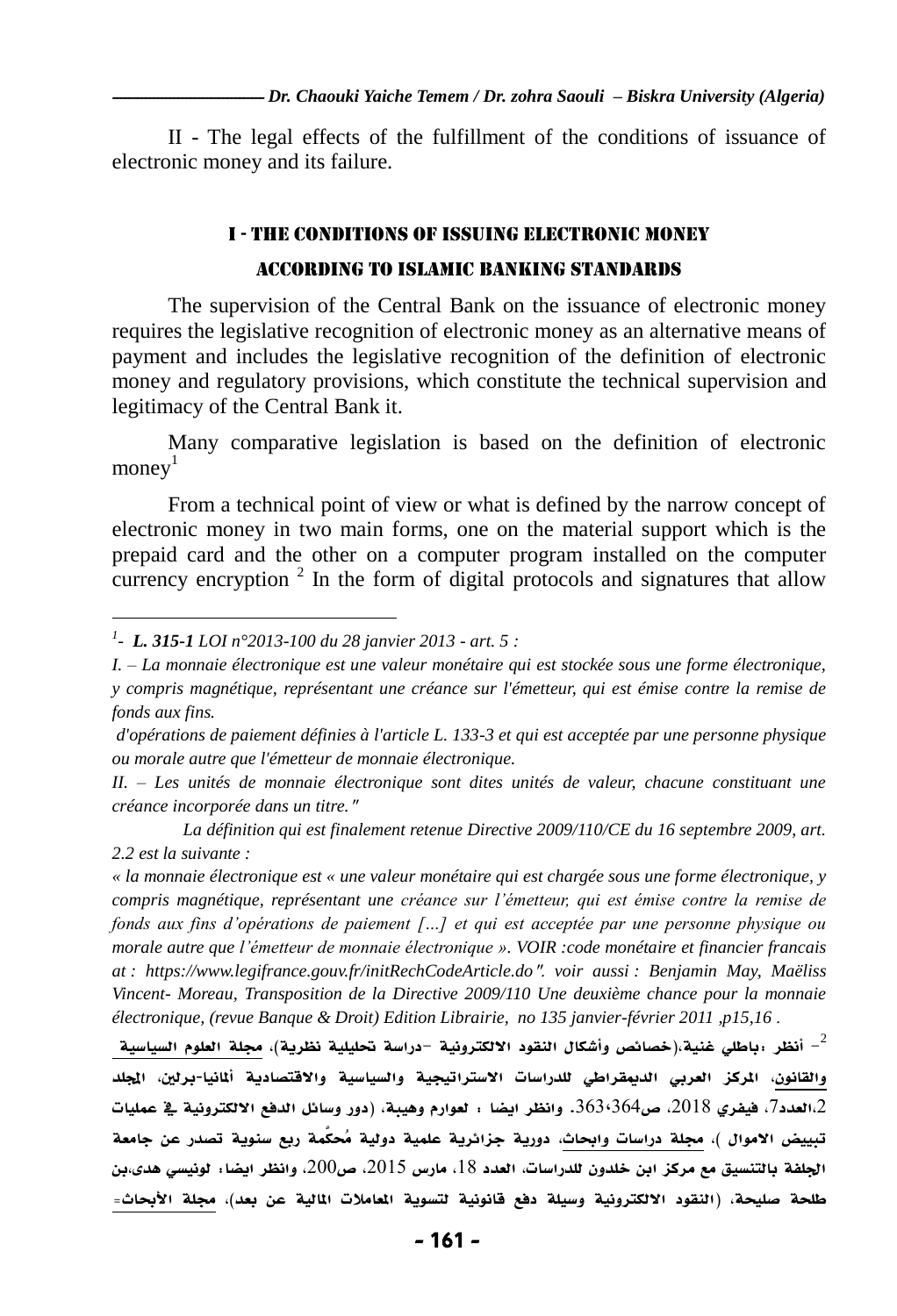ـــــــــــــــ *Issuance requirements of electronic money within the framework of the Islamic banking system*

the electronic message to effectively replace traditional currency exchange. Historically, electronic cash has been based on the protocol developed by Digi Cash, which was introduced in the Netherlands in  $1994<sup>1</sup>$  Through a set of payment mechanisms limited value previously paid and stored by smart card, where the exchange through an electronic digital piece for each one of them a specific value, containing information including a serial number and the value of a specific digitally signed by the issuing institution to allow it to verify its validity or By recording the stored value as a balance in the ledger maintained by the account management unit that is contacted to complete the swaps, The electronic money may be nominal by containing information about the person who has the service of withdrawing money from the bank and then continue to follow the movement of money within the electronic system until it is eventually destroyed or is not as nominal as for the banknotes without leaving a trace of identity of those who deal with it and those who moved to and from it, and classified as electronic money through the network, Which is a digital money withdrawn on a bank or financial institution and stored in the computer through an internal metal tool and the money is sent stored under procedures to ensure security and confidentiality through the contact of the contracting parties the electronically source to ensure the safety of money in circulation known, The network is handled without contacting the card issuer<sup>2</sup> as questionable systems accountable.

## A -Prepaid cards ) la carte prépayée):

l

The cash value is stored on an electronic chip installed on a plastic card, or the so-called electronic wallet<sup>3</sup>. The electronic wallet is based on an electronic memory card that allows for storage and calling, and is technically used on the smart card. The units are pre-shipped on the card for use in the payment process

مطاي عبد القادر، بن شنينة كريمة، (تنافسية البنوك ية بيئة الانترنت. تجربة الملكة العربية السعودية)،  $^{-1}$ مجلة العلوم الاقتصادية والتسيير والعلوم التجارية)، كلية العلوم الإقتصادية والتجارية وعلوم التسيير، جامعة محمد بوضياف المسيلة، الجزائر، العدد17، 2017، ص397.

ميهوب سماح، أثر تكنولوجيا المطومات والإتصالات على الأداء التجاري والمالي للمصارف الفرنسية، أطروحة -دكتوارة ي العلوم الاقتصادية – كلية العلوم الاقتصادية والعلوم التجارية وعلوم التسيير – جامعة قسنطينة 2،  $.99.98$  السنة الجامعية 2013 – 2014 . ص 98.

*3 - Porte-monnaie électronique » : une carte de paiement prépayée, c'est-à-dire sur laquelle une certaine somme d'argent a été chargée, permettant d'effectuer des paiements électroniques de montants limités, au sens qui lui est donné par l'article 1er du Règlement* . *voir : le Règlement n°15/2002/CM/UEMOA relatif aux Systèmes de paiement dans les Etats membres de l'Union Economique et Monétaire Ouest Africaine (UEMOA)* - *Recueil des textes legaux et reglementaires regissant l'activite bancaire et financiere dans l'union monetaire ouest africaine, Chapitre V* : *Réglementation relative aux systèmes et moyens de paiement ,p93*.

<sup>=</sup>الإقتصادية، تصدر عن كلية العلوم الإقتصادية والعلوم التجارية وعلوم التسيير،جامعة البليدة 2، العدد 18، جوان ،2102 ص.011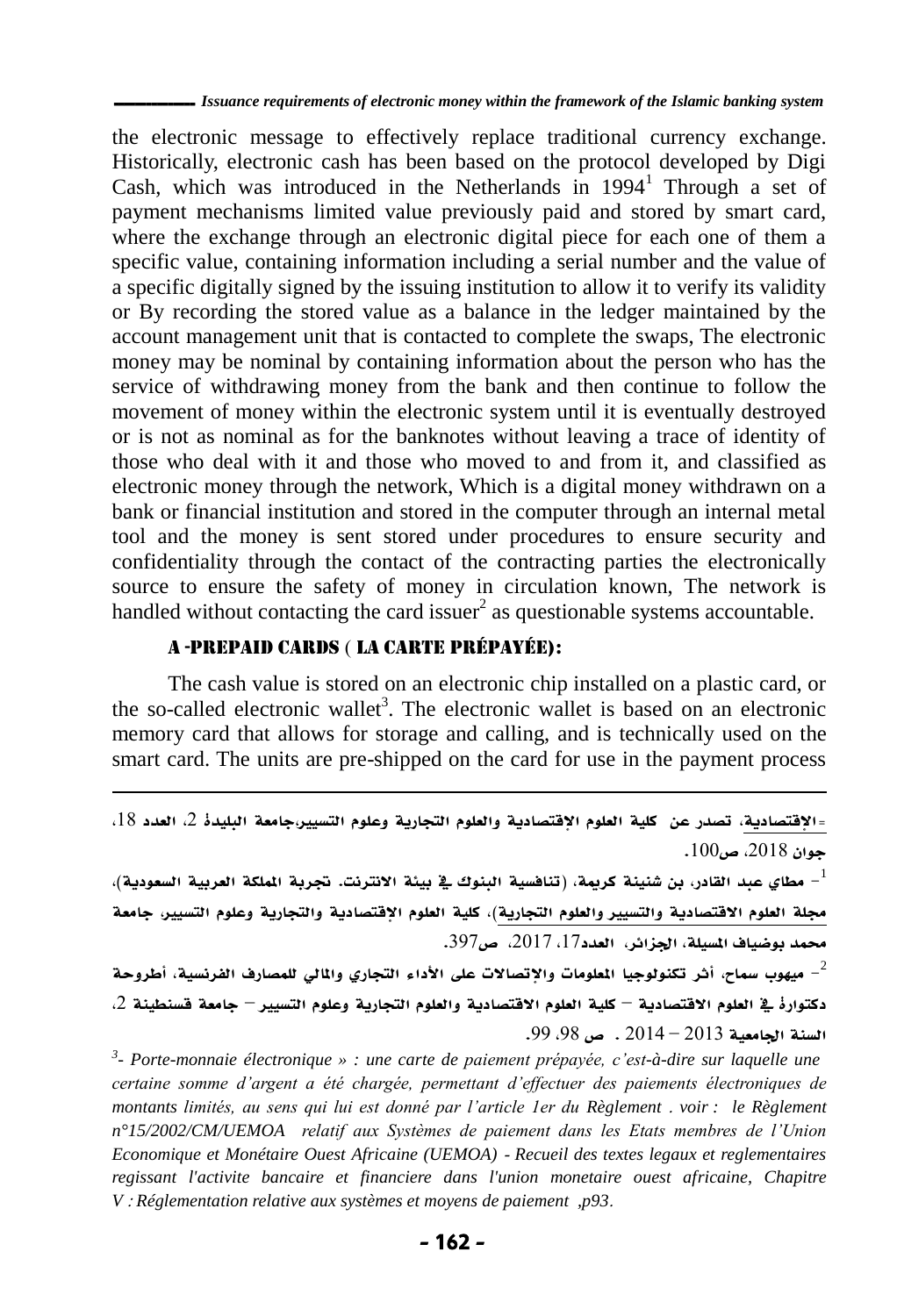in the form of electronic units électroniques "unités". This card is associated with prepayment<sup>1</sup>.

The prepaid service is defined as the "possession of monetary value in a prepaid account / electronic record that can be used to purchase goods or services from one or more businesses that agree to participate in the prepayment program." The cash value is held in a bank account to be used for the purchase of goods and services as defined and agreed upon between the payee and the payee at the time of purchase of the prepayment service. Transactions between private and non-linked businesses may also be settled. The prepayment tool represents an access device or identity code that enables access to a prepaid account balance or Open the Issuer and Discount Process And access is achieved through a payment card, an Internet wallet, or a device using mobile communications technology, The means of prepayment included in this regulatory framework include any means of access that can provide business services against a prepaid balance, including but not limited to the following:

- Smart Cards(EMV)<sup>2</sup> Payment cards with compact microprocessor

- Magnetic cards (magnetic stripe cards)

- Internet wallets (Internet accounts where the value is stored).

- Mobile payments.

- Indirect communication payments (close field communication technology).

The Prepaid services range from:

## 1- Open Service:

l

Means the purchase of goods and services from a group of businesses that are not associated with each other through a prepaid account using a commercial payment mark acceptable to the participating merchants. The service involves a group of contractors, a group of card issuers and a host of hosts. Prepayment: The provision of clearing and settlement services between different institutions, including the ability to collect the value of any part of the prepaid balance through a third party network, such as ATM networks.

شريف محمد غنام، محفظة النقود الالكترونية رؤية مستقبلية، بحث مقدم الى مؤتمر الاعمال الصرفية بين  $^{-1}\,$ الشريعة والقانون المنعقد بجامعة الامارات العربية المتحدة بدبي بالتعاون مع غرفة تجارة وصناعة دبي للفترة من  $.105(106)$ ماي 2003،0 $.105(106)$ 

*<sup>2</sup> - EMV:standrad géré par le consortium international EMV réunissant les principaux systèmes de paiement par carte et définissant un ensemble de spécifications techniques fonctionnelles pour les cartes de paiement à puce .* 

*Voir : les cartes de paiement en Europes évolutions récentes et défis pour l'avenir synthèse de la conférence organisée par la Banque de France 18 et 19 janvier 2016, rapport annuel de l'observatoire de la sécurité des cartes de paiement ,p45*.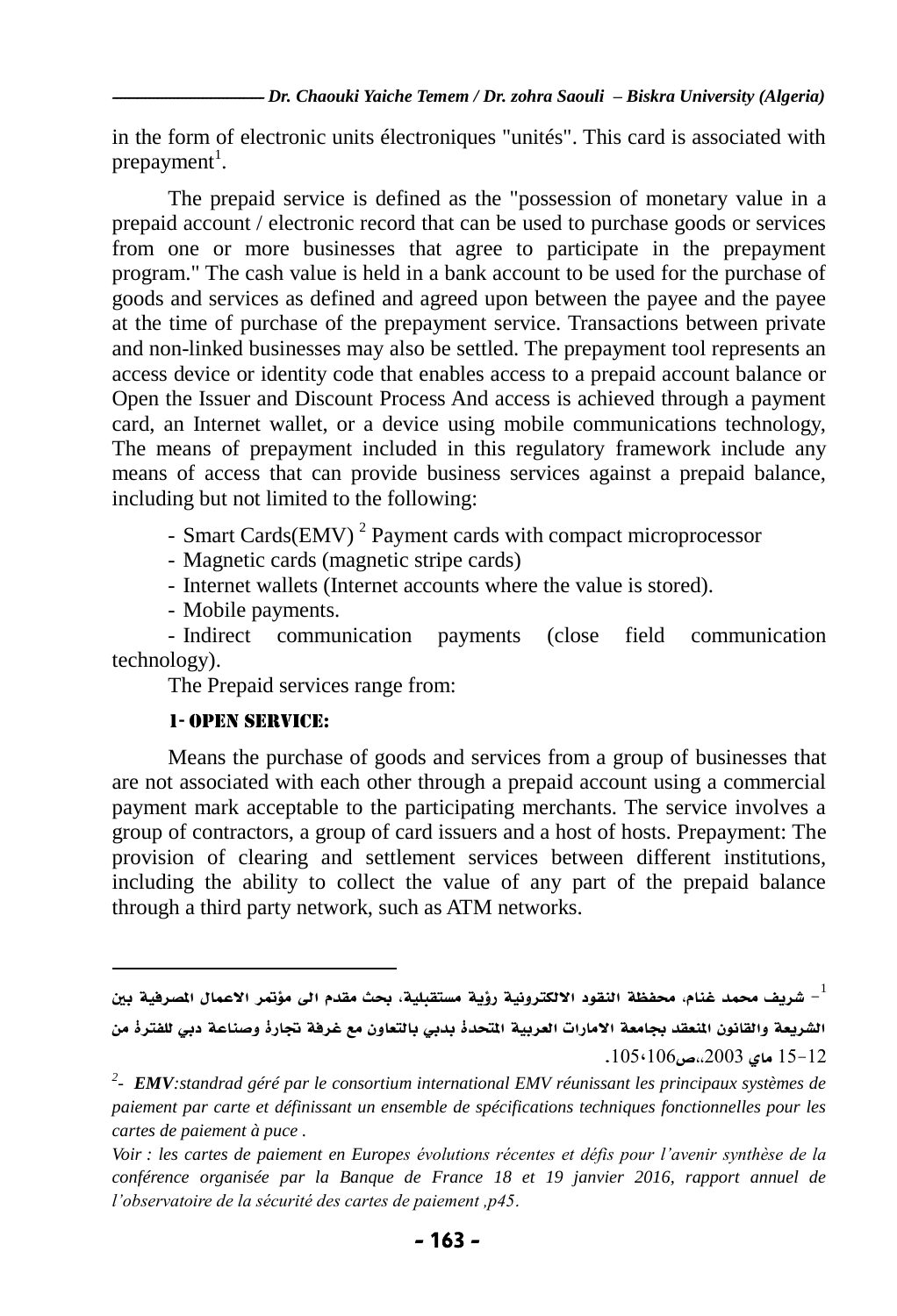## 2- Service defined:

It is a subset of the Open Service Program, and the acceptance of the program is limited to a specific dealer or network of specific merchants. Examples include a pre-paid service plan to purchase specific services or goods through a network of merchants. For example, a prepaid card for coffee accepted by a group of unrelated coffee shops or a commercial market card is only acceptable in commercial locations within Specific commercial market only ..

## 3- Restricted service:

 $\overline{a}$ 

Means the purchase of prepaid goods and services within a specific entity, ie, a single contracting entity, a single issuer, a host of the service or several receivers (hosts), and in its most restrictive form means prepaid accounts for the purchase of goods or services from a particular merchant or chain For example, a locally recognized retail store offers a prepaid card that is locally usable and an independent dealer offers a pre-paid card to be used in one of its stores or at the same time benefit from a prepayment service for settlement operations And clearing<sup>1</sup>.

## B - Retinal Money oR Digital liquiDity "Digi CaSH":

Which are the payment mechanisms stored in a metal tool placed inside the computer on the Internet it is a digital money sent over the network to the beneficiary, and most systems require the connection of the parties to the contract electronically to the source to ensure the integrity of money traded by opening an account at the source of this money, By containing the information of the person who withdrew the money from the bank at the beginning of the transaction such as the credit card and leave an impression indicating the identity of those who moved from and to  $\text{him}^2$ .

## 2 - The legal and technical supervision of the Central Bank to issue electronic money:

The fact that issuing money is a monopoly of the state through the authority of the central bank would increase the stability of the value of money and the confidence of its clients from individuals and companies. Imam **al-Nawawi** says: "The striking of money is the work of the imam." However,

متحصل عليها من الموقع الرسمي لمؤسسة النقد السعودي العربي .منشور على الرابط الالكتروني التالي: *<http://www.sama.gov.sa/ar-sa/Laws/Pages/BankingRulesAndRegulations.aspx>*

بوعافية الرشيد، (دور النقود الالكترونية في تطوير التجارة الالكترونية)، المجلة الجزائرية للاقتصاد والمالية،  $^{-2}$ خمرب االقتصاد الكلي واملالية الدولية، جامعة حيي فارس املدية، اجلزائر، العدد ،2 سبتمرب 2103  $.112 \cdot 113$ ص

أ أنظر في هذا الصدد :قواعد خدمات الدفع السبق في الملكة العربي السعودية، مارس 2012، ص 809، مقال -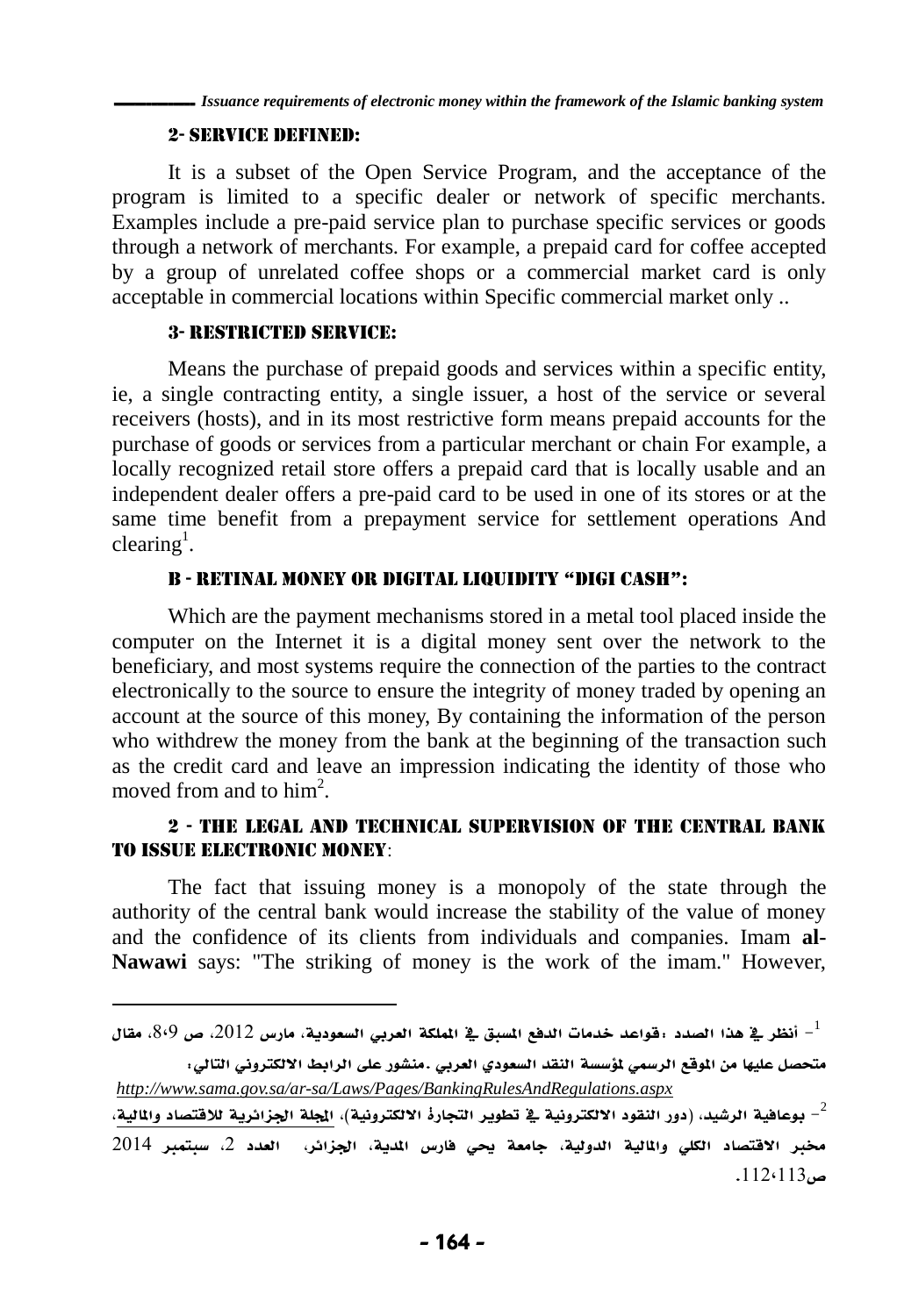reaching this goal is linked to a set of constants and through which the State through this central sovereign body to direct economic activity to achieve economic and social development in light of the principles of the Islamic economy based on the following:

- The size of the monetary issue corresponds to the size of the real output. Imam **Ibn Taymiyyah** says: "The Sultan should strike them with the value the right their transactions without injustice to them".

- Not to deal with bank interest because riba is haraam.

ذَلِكَ **ۚ** "الَّذِينَ يَأْكُلُونَ الرِّبَا لَا يَقُومُونَ إِلَّا كَمَا يَقُومُ الَّذِي يَتَخَبَّطُهُ الشَّيْطَانُ مِنَ الْمَسِّ **ۚ** وَأَحَلَّ اللَّهُ الْبَيْعَ وَحَرَّمَ الرِّبَا **ۚ** فَمَن جَا َهُ مَوْعِظَةٌ مِّن رَّبِّهِ بِأَنَّهُمْ قَالُوا إِنَّمَا الْبَيْعُ مِثْلُ الرِّبَا **ۚ** هُمْ فِيهَا خَالِدُون". سورة **ۚ** وَمَنْ عَادَ فَأُولَئِكَ أَصْحَابُ النَّارِ فَانتَهَى فَلَهُ مَا سَلَفَ وَأَمْرُهُ إِلَى اللَّهِ البقرة اآلية )**572**(.

The basic role of banks in the Islamic banking system as an existing system and an alternative to the interest economy is to participate in achieving economic and social development through financing various projects in various agricultural, industrial and social fields and investment for profit, which is the risk return. This is the difference between actual revenues and costs minus factor costs "Land, workers", and risk requires the study of requests and scrutiny in them and takes the role of technical expert and marketing consultant and active for the process of manufacturing and development in accordance with various methods such as speculation, Murabaha, participation and lease financing mine<sup>1</sup>.

Therefore, the function of money must not change, despite changing the means of circulation that has become electronic, but it must be an electronic medium value added to better control of money supply by building an official database on the circulation of money in the formal economy, which helps to Building a transparent and rational economy, and this can only be achieved through a set of controls that oblige the issuer or user of electronic money, whether electronic money holder or dealable for the legitimate circulation of electronic money where:

The Issuer shall comply with the Central Monetary Authority's directives and orders by maintaining its financial and credit status, which shall always be able to fulfill its obligation to transfer electronic money to ordinary when customers request, as well as to comply with Shari'a rules for disbursement when making transfers between electronic to ordinary money and the Shari'a rules for the creation of credit.

راجع: جمال بن دعاس، (الجهاز الصرية ودوره ية إصدار النقود ية ظل النظام الإسلامي)، مجلة الإحياء، كلية  $^{-1}$ العلوم الإسلامية، جامعة باتنة، الجزائر، العدد الثالث عشر، ديسمبر 2009، ص 270 الى 276.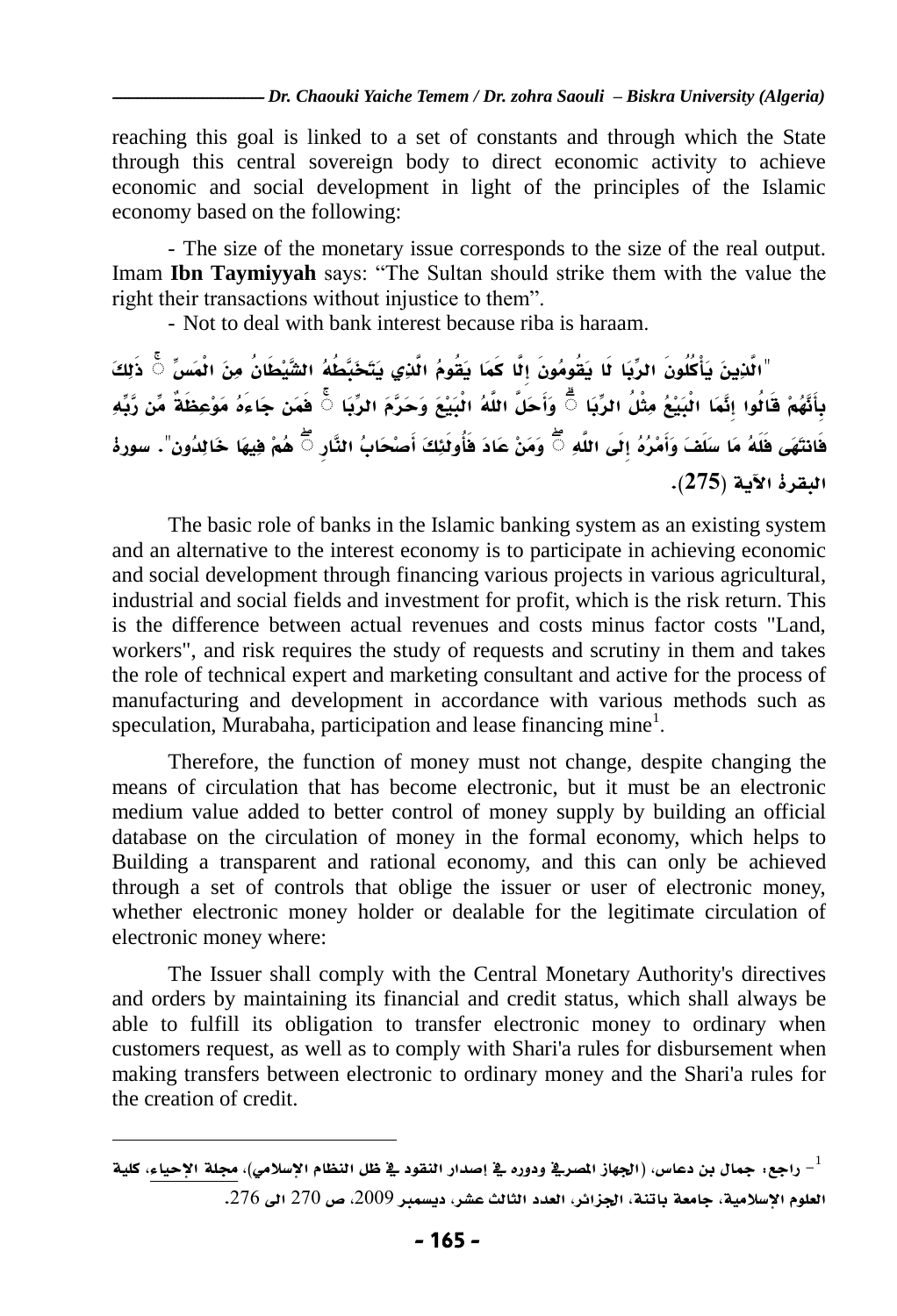ـــــــــــــــ *Issuance requirements of electronic money within the framework of the Islamic banking system*

The Islamic banking system, in accordance with the general rules of Islamic banking, is obliged not to deal with bank interest because riba is forbidden by law and to pursue the objectives of economic and social development and then to refrain from activities that are not permissible in capital investment and profits of the company and commitment to take the commission from the customer to renew the shipment under Ijara controls, The cost is to be increased for the purpose of expanding the base of dealers and providing and renewing guarantees that provide electronic money holder, which accepts the safety when used by developing technical systems and encryption used in In electronic money, where to keep them away from the risk of penetration, theft and so on. For its part, the card user acts as a picture of electronic money to maintain the use of money according to the mechanism imposed by the issuer, and away from the abuse of electronic money in the areas of tax evasion or money laundering, Security breaches of e-money systems to engage in double-dime, electronic theft, and other acts that are criminalized by Sharia and the law and used in exchange for the activities and goods (services and products) that should be removed from any activities that are haraam or forbidden legally $^1$ .

Criminal activities related to the misuse of payment cards by cardholders are growing and changing due to their association with the technical progress of information crime and with the consequent financial losses, it is necessary to take into account a number of preventive and regulatory measures against this form of criminal acts, The protection aspects of the payment card against counterfeiting and misuse actually begin with card issuers ,Where it is necessary to issue payment cards on terms of security similar to the conditions of printing  $\bar{\text{banknotes}}^2$ .

Most notably the electronic signature, the cardholder's signature "cardholder" magnetic stripe card is the way To determine the identity of the payment card holder. A comparison is made by comparing the signature on the signature plate of the card with the signature form. If two signatures match, a presumption is that the cardholder's identity has been verified, available technologies usually support a single broadband solution to verify the identity of the cardholder, "the Personal Identification Number "PIN", where the verification process begins when the "online" is entered when the cardholder enters the "PIN" on the "ATM" keyboard or the terminal at a specific point of sale, by entering the

سارة متلع القحطاني، النقود الالكترونية حكمها الشرعي وآثارها الإقتصادية، رسالة دكتوراه تخصص فقه – مقارن وأصول الفقه، كلية الدراسات العليا، جامعة الكويت،2112، ص ص ،763 .763

<sup>&</sup>lt;sup>2</sup> *- Voir: Anton Korauš and others,* (Consumer approach to bank payment card security and fraud), *journal of security and sustainability issues, September Volume 6 Number 1 ,2016, PP 98-99.*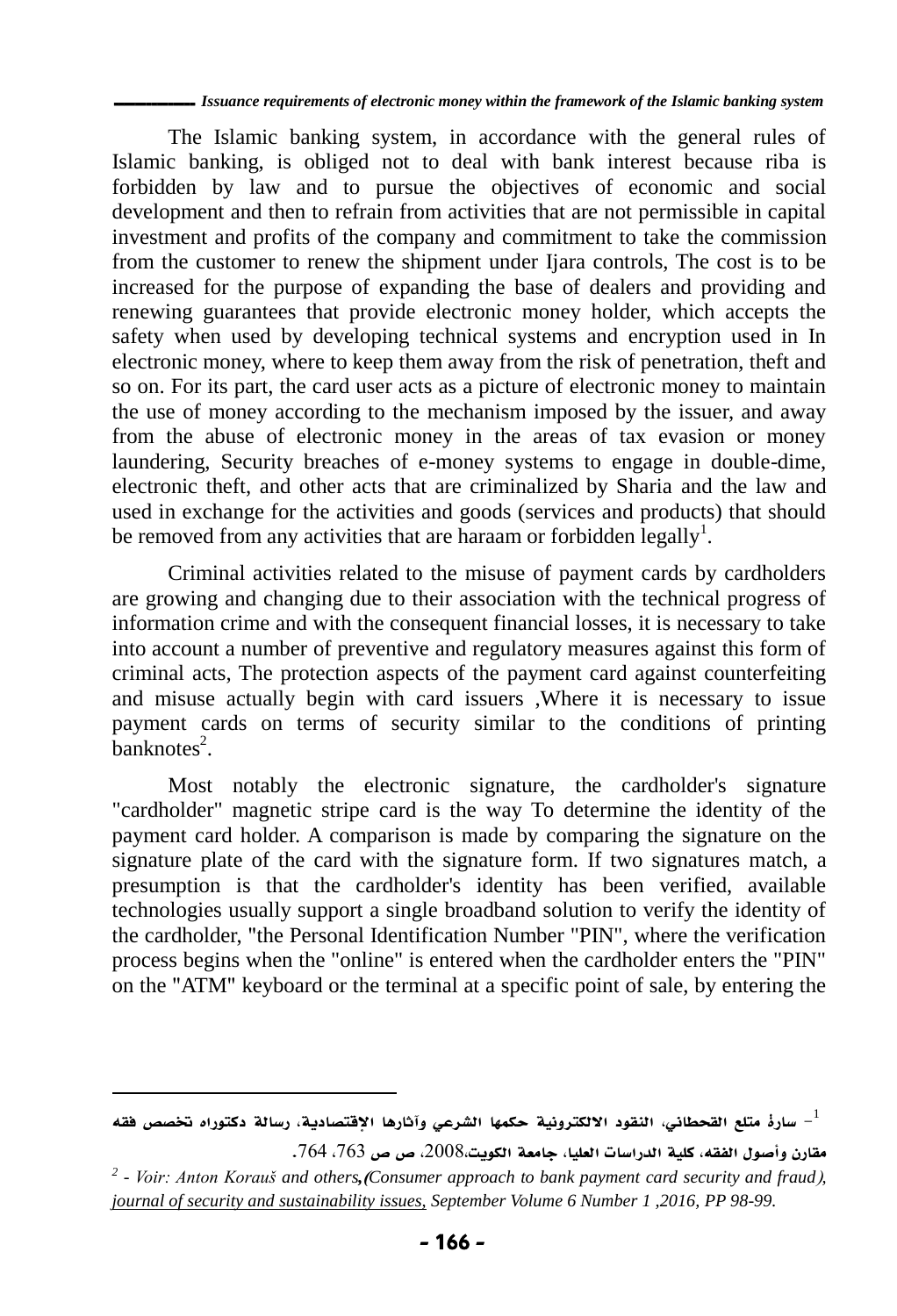"PIN" code encrypted and then transmitted electronically to decrypt And compare it with the reference PIN available only at issuer's treatment center.<sup>1</sup>

Each customer as a holder of the payment card has the duty to protect his or her credit card against theft and the resulting misuse. Many customers may be afraid of forgetting the PIN code and thus make a mistake in writing it on a piece of paper. Exporting banks themselves make an effort to protect their customers Of illegal misuse by another person, based on instructions available on their websites about how to use payment cards safely, these instructions can protect the Customer "Cardholder" sufficiently against theft or misuse of the Card, Treat the user With the PIN of the card a "PIN" in terms of selection, retention or change, $2$ which is not often followed by customers and thus the climate is appropriate for criminal activities related to the payment card.

As for the issue of technical supervision of the Central Bank on the issuance of electronic money: it means the total rules related to the economic and technical aspects for the safe handling of electronic money, and this in view of two considerations:

**THE FIRST CONSIDERATION:** relates to the legal form of the institution that provides the electronic money issuing service and its organization in terms of its founders, its managers, their nationality, their titles, their history, the capital of the institution, internal control and how to manage operational and legal risks.

At the procedural level, it is necessary to regulate the relations between the shareholders and those involved in the payment networks or what they call the third party, which provides the path of financial information electronically or what is called by the electronic payment service agents. Where he is also required to be licensed by the Central Bank to carry out the activity of the electronic transfer service of funds through the ratification of the agency between providers of payment services and the source, and that he has not been sentenced to a criminal offense or misdemeanor against honor and honesty

It also takes into account the degree of business risk assigned to it and the ability of the agent in terms of financial solvency through the financial guarantees that the agent undertakes to provide in order to guarantee his commitment to the Agency's contract and the applicable legislation as a guarantee of responsibility and its efficiency in dealing with monetary movements and their management and

*<sup>1</sup> - Voir*: *Goran Kunjadic and others, Payment cards counterfeiting methods and pin uncovering, international scientific conference on information technology and data related research, conference paper · january 2017, sinteza 2017, P 64*.

*<sup>2</sup> - Steven J. Murdoch and others , Are Payment Card Contracts Unfair? , P3.4 . article at: https://www.researchgate.net/publication/302891524.*

*<sup>3</sup> - Anton Korauš,op-cit, PP 98 - 99.*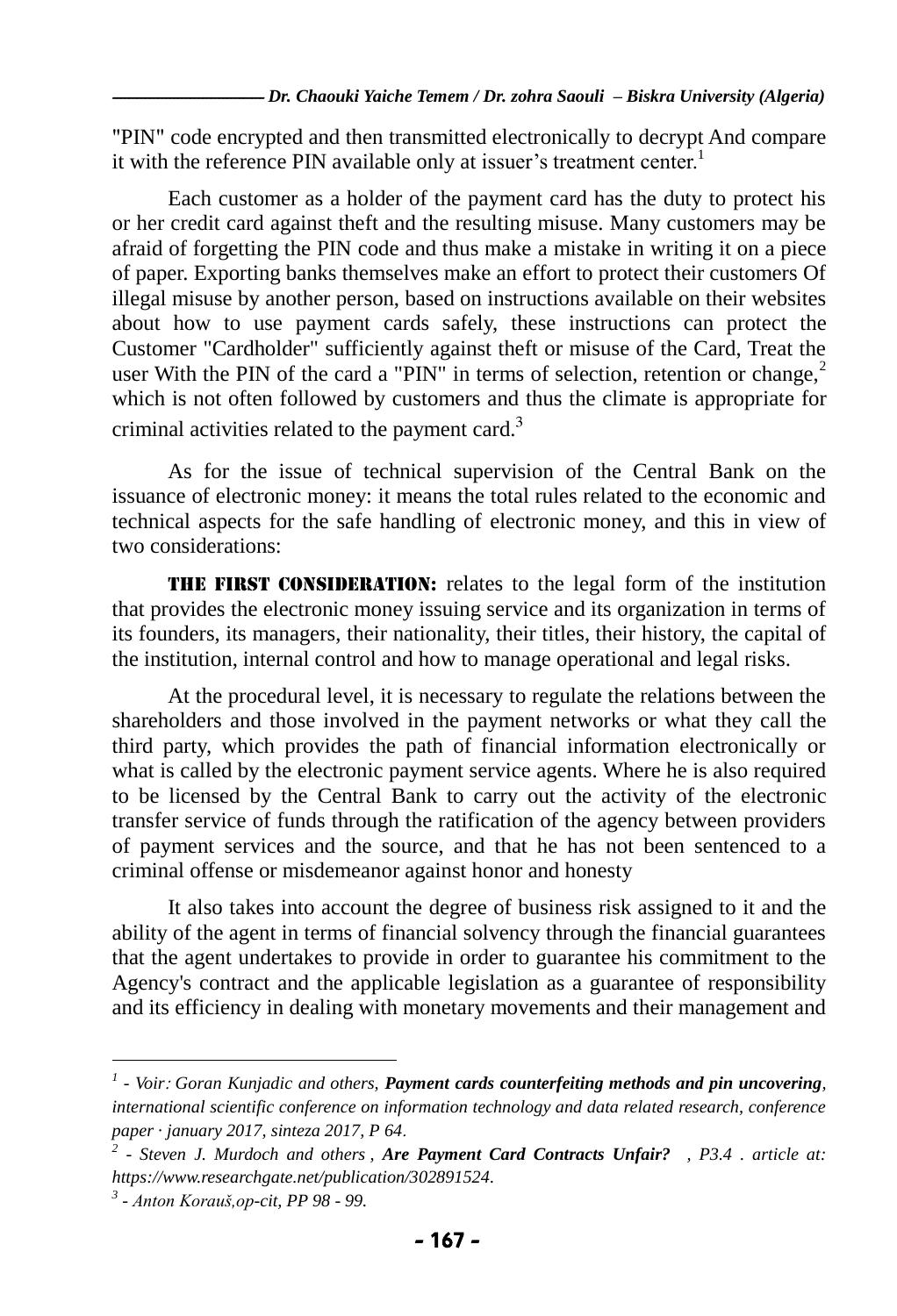the ability to review the records and matching necessary for financial operations In order to prevent money laundering and terrorist financing offenses, the ability to maintain the security and protection of clients' data and records, and to deal with and deal with complaints.

The payment service provider is responsible for ensuring that the electronic payment service continues to provide the agent with operational procedures detailing the work done, providing a telephone line to receive complaints and objections from the agent at any time and mechanisms to deal with them is not responsible of Customer any commissions or additional fees other than those specified by the payment service provider and in accordance with the commission policy set by the Central Bank<sup>1</sup>

**THE SECOND CONSIDERATION:** concerns the regulation of the issuer's relationship with the electronic money holders. The contract between the carrier and the issuer is framed within the general rules, which include the conditions for opening an electronic money account, in which the terms of use of electronic money are determined in terms of the permitted operations ceiling and commissions charged by the issuer , Methods and procedures for protest in the case of loss or theft of the card and methods of compensation, complaint mechanisms which are available at all times while maintaining a record of accidents and operations concluded, with the process should be accompanied by an electronic receipt including: reference number, nature of Mlah "push, pull," the source name, the name of the recipient of the payment, process expenses "timing and value"<sup>2</sup>.

صولي الزهرة، (نظام اصدار بطاقة الدفع الالكتروني "التوجه نحو خوصصة النقود" قراءةً في ضوء التشريع – ونظام التحويل الالكتروني للأموال "الاردن نموذجا")، مجلة العلوم القانونية والسياسية، جامعة الوادي، الجزائر، المجلد 9 العدد 2، جوان 2018، ص 342.

*2 - Article 29 :***"** *Ouverture d'un compte de monnaie électronique***:**

-*L'ouverture d'un compte de monnaie électronique est subordonnée* <sup>à</sup> *la signature par l'émetteur de monnaie électronique et le client d'un contrat mentionnant :*

- *les conditions d'utilisation des services liés à la monnaie électronique ;*
- *la description des usages possibles des unités de monnaie électronique ;*

*• les plafonds appliqués aux opérations autorisées ;*

 $\overline{a}$ 

- *les obligations et responsabilités respectives du bénéficiaire et de l'établissement émetteur*
- *les risques et les mesures de prudence inhérents à l'utilisation des unités de monnaie électronique*
- *les modalités, les procédures et le délai d'opposition en cas de vol, de perte, de falsification ou de demande de remboursement des unités de monnaie électronique ;*
- *les conditions et modalités de contestation des opérations effectuées ;*

*• les conditions et modalités de remboursement.*"

-*Le contrat de souscription conclu avec chaque client doit notamment énoncer que l'établissement émetteur de monnaie électronique est responsable, vis-a-vis du client, du bon dénouement des opérations réalisées par le distributeur.=*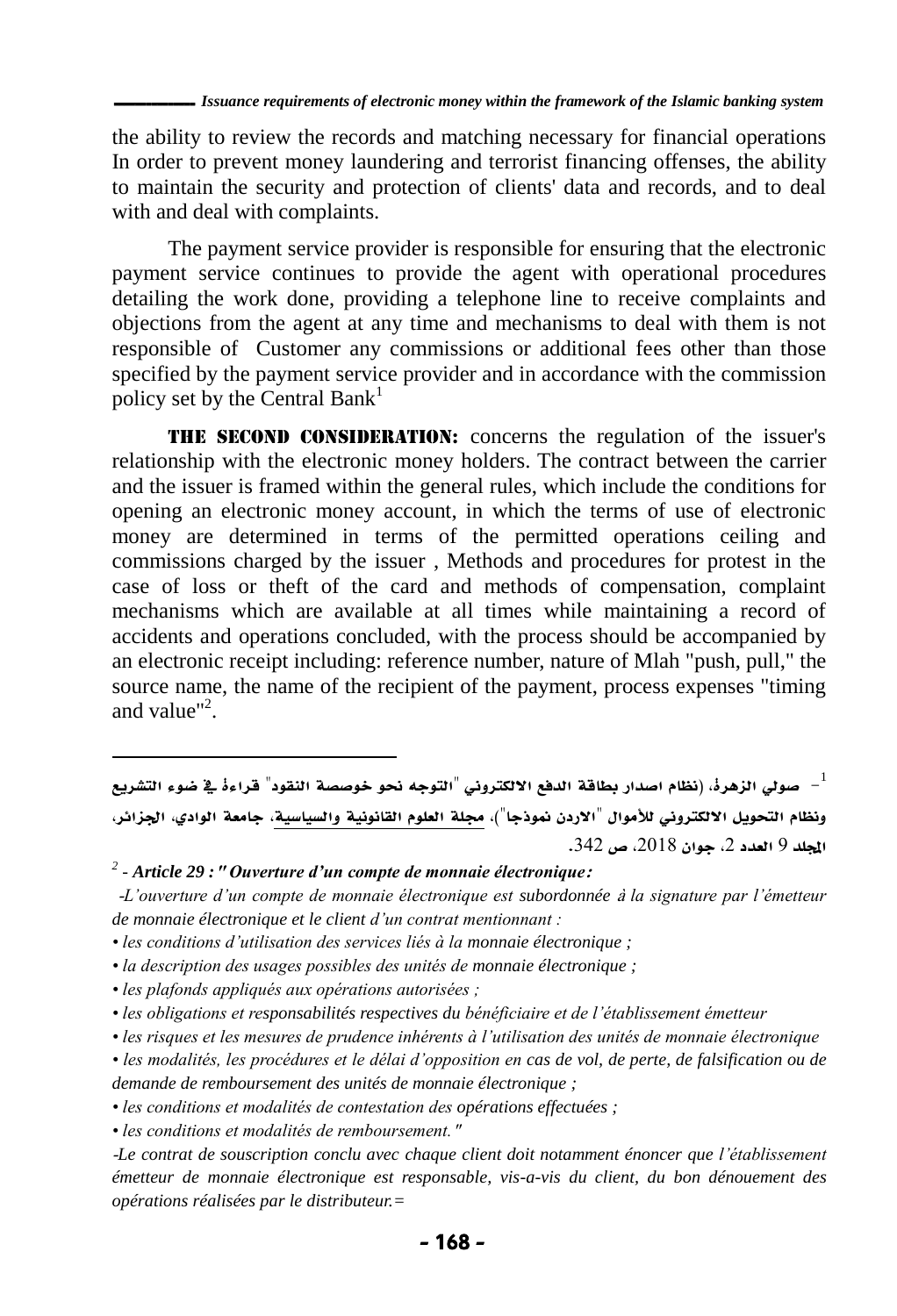Which requires determining how to calculate the costs and commissions associated with dealing with electronic money to achieve transparency between the parties to the transaction?

It also requires electronic certificates of attestation to the availability of an information security policy as well as the necessary material and human resources as a technical infrastructure to carry out e-money issuing activities in order to achieve integrity, reliability and confidentiality, and to develop an emergency plan to ensure the continuity of the service especially under the risk of fraud and network penetration<sup>1</sup>.

#### *=Article 30 : Garanties spécifiques accordées à la clientèle*

*- L'établissement émetteur est tenu de mettre a la disposition de sa clientèle, de façon accessible, les conditions tarifaires applicables a ses opérations.*

*- L'établissement émetteur est également tenu de mettre en place un dispositif d'écoute, de réception et de traitement des réclamations des clients et des accepteurs.*

*- Ce dispositif de réclamations doit :*

 $\overline{a}$ 

*• être accessible par divers canaux à tout moment ;*

*• engager l'établissement sur un délai de traitement des réclamations ;*

*• assurer la traçabilité des réclamations reçues et traitées.*

*Toutes les transactions effectuées par le client doivent donner lieu à la production d'un reçu électronique précisant notamment :*

*• le numéro de référence de la transaction ;*

*• la nature du service ; E Monnaie Electronique*

*• le nom de l'émetteur de monnaie électronique ;*

*• le numéro d'immatriculation du distributeur ou du sous-distributeur, le cas échéant ;*

*• l'identité de l'expéditeur ou du récepteur de la transaction selon le cas ;*

*• l'heure, le montant et les frais de la transaction. voir L' instruction n°008-05-2015 regissant les conditions et modalites d'exercice des activités des emetteurs de monnaie electronique dans les etats membres de l'union monetaire ouest africaine (UMOA). Banque centrale des états de l'Afrique l'Ouest(BCEAO),*

*[https://www.bceao.int/IMG/pdf/instruction\\_no008\\_05\\_2015\\_intranet.pdf](https://www.bceao.int/IMG/pdf/instruction_no008_05_2015_intranet.pdf) 1 - Liste des documents et informations constitutifs du dossier de demande d'agrément en qualité d'établissements de monnaie électronique ou du dossier d'autorisation d'exercice d'activité de monnaie électronique*

#### *1-Documents et informations d'ordre juridique*

*• une demande signée par le représentant de l'établissement ou de l'institution dument habilite à cet effet, adressée à la Banque Centrale et déposée auprès de la Direction Nationale de la BCEAO de l'Etat d'implantation ;*

*• une fiche de renseignements sur les principaux actionnaires, dirigeants et partenaires de l'institution (copies certifiées conformes des pièces d'identité, curriculum-vitae dates et signes, extraits de casier judiciaire ou tout autre document équivalent datant de moins de trois (3) mois)* 

*• un récépissé d'immatriculation au Registre du Commerce et du Crédit Mobilier ;*

*• la déclaration de souscription de l'intégralité du capital ,le cas échéant ;=*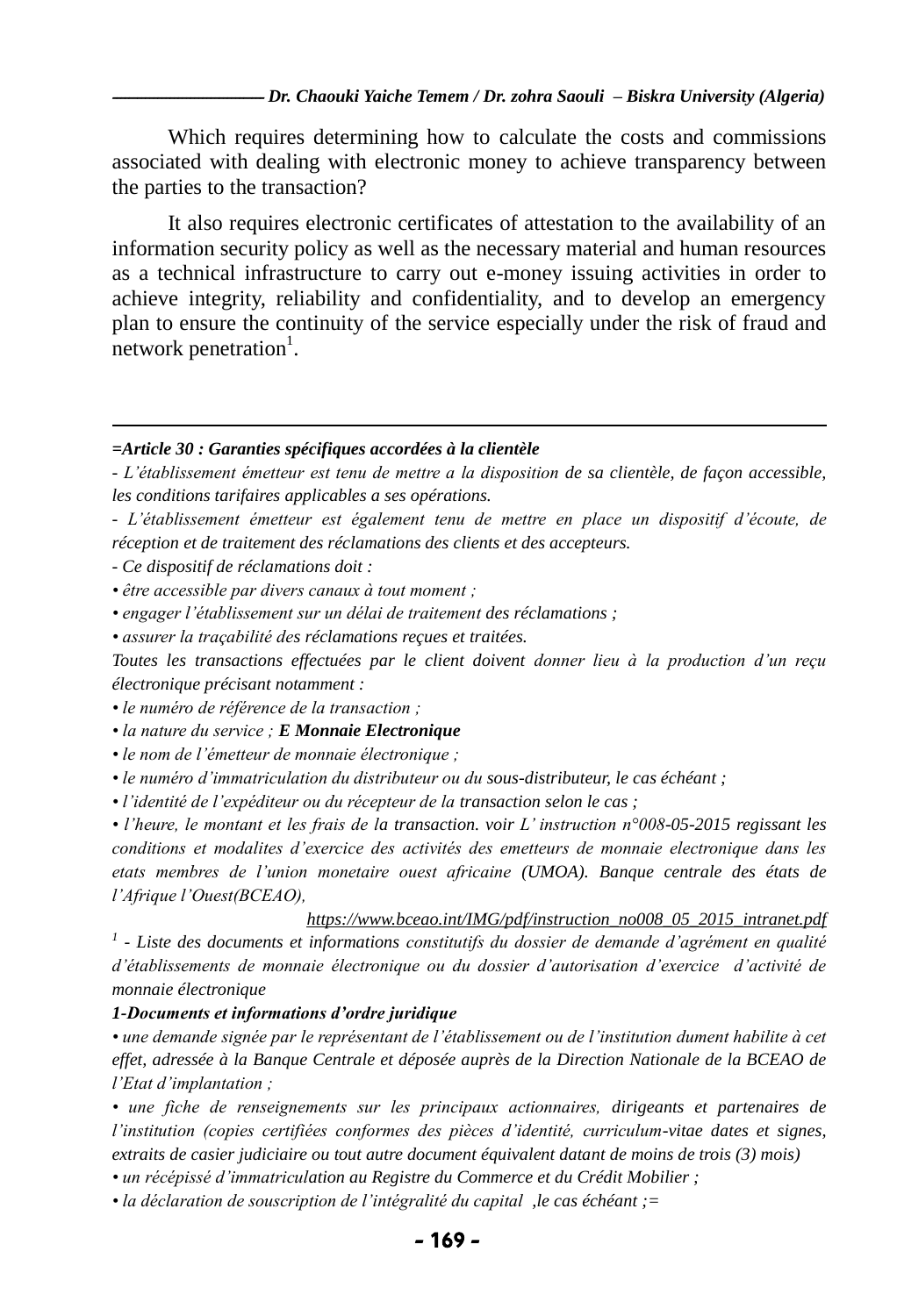## II - the implications of the fulfillment of the conditions for the issuance of electronic money and its underdevelopment:

The conditions for the issuance of electronic money and the granting of the license shall be fulfilled by a competent body at the level of the Central Bank in accordance with the legal provisions relating to cash and credit<sup>1</sup>. The institution that wants to practice the activity of issuing electronic money a set of obligations and any violation of these obligations, the result of the following sanctions are listed below:

*=• les statuts de la société élaborés, conformément aux dispositions de l'Acte uniforme de l'OHADA relatif au droit des sociétés commerciales et du groupement d'intérêt économique (GIE) ;*

*• les projets de contrats à conclure avec les partenaires financiers dans le cadre de l'activité d'émission de monnaie électronique ;*

.*les projets de contrats à conclure avec les clients détenteurs, les accepteurs et les distributeurs* 

*• la décision d'agrément du Ministère chargé des finances pour les systèmes financiers décentralisés ;*

*• la convention de domiciliation des fonds, le cas échéant.*

*2-Documents et informations d'ordre financier*

*• une présentation détaillée de l'activité de monnaie électronique que l'établissement ou l'institution souhaite exercer ;*

*• les états financiers annuels des trois derniers exercices, certifies par au moins un Commissaire aux comptes agréé pour les établissements assujettis a cette obligation.*

*• les projections financières établies sur au moins trois ans, de l'activité de monnaie électronique pour laquelle l'agrément ou l'autorisation est sollicite, avec des hypothèses de sensibilité.*

## *3- Architecture technique*

 $\overline{a}$ 

*• une copie des contrats et protocoles conclus avec les partenaires techniques dans le cadre de l'activité de monnaie électronique ;*

*•une présentation de l'architecture des systèmes d'information et techniques ainsi que de leur fonctionnement permettant de vérifier le respect de toutes les normes de sécurité technique ;*

*• les attestations de certification de la plate-forme, le cas échéant ;*

*• La politique de sécurisation des systèmes d'information et les procédures y associées ;*

*• le dispositif de continuité des opérations*.

*L'instruction n°008-05-2015 regissant les conditions et modalites d'exercice des activités des emetteurs de monnaie electronique dans les etats membres de l'union monetaire ouest africaine (UMOA). Banque centrale des états de l'Afrique l'Oues (BCEAO)* 

*https://www.bceao.int/IMG/pdf/instruction\_no008\_05\_2015\_intranet.pdf*

*1 - According to Algerian legislation, this authority is supposed to be granted to the Monetary and Credit Council as the body responsible for determining the criteria for the safety of means of payment. The Council is formed in accordance with Article 58 of the same Law 58 of the Money and Loan Act of:*

 *1 - The members of the Board of Directors of the Bank of Algeria, which is formed in accordance with the text of Article 18 of the same law of the Governor, the President, the three deputies of the*  Governor, three employees of the highest degree appointed by decree of the President of the *Republic by virtue of their competence in the economic and financial fields.*

 *2- Two individuals chosen by virtue of their competence in economic and monetary matters.*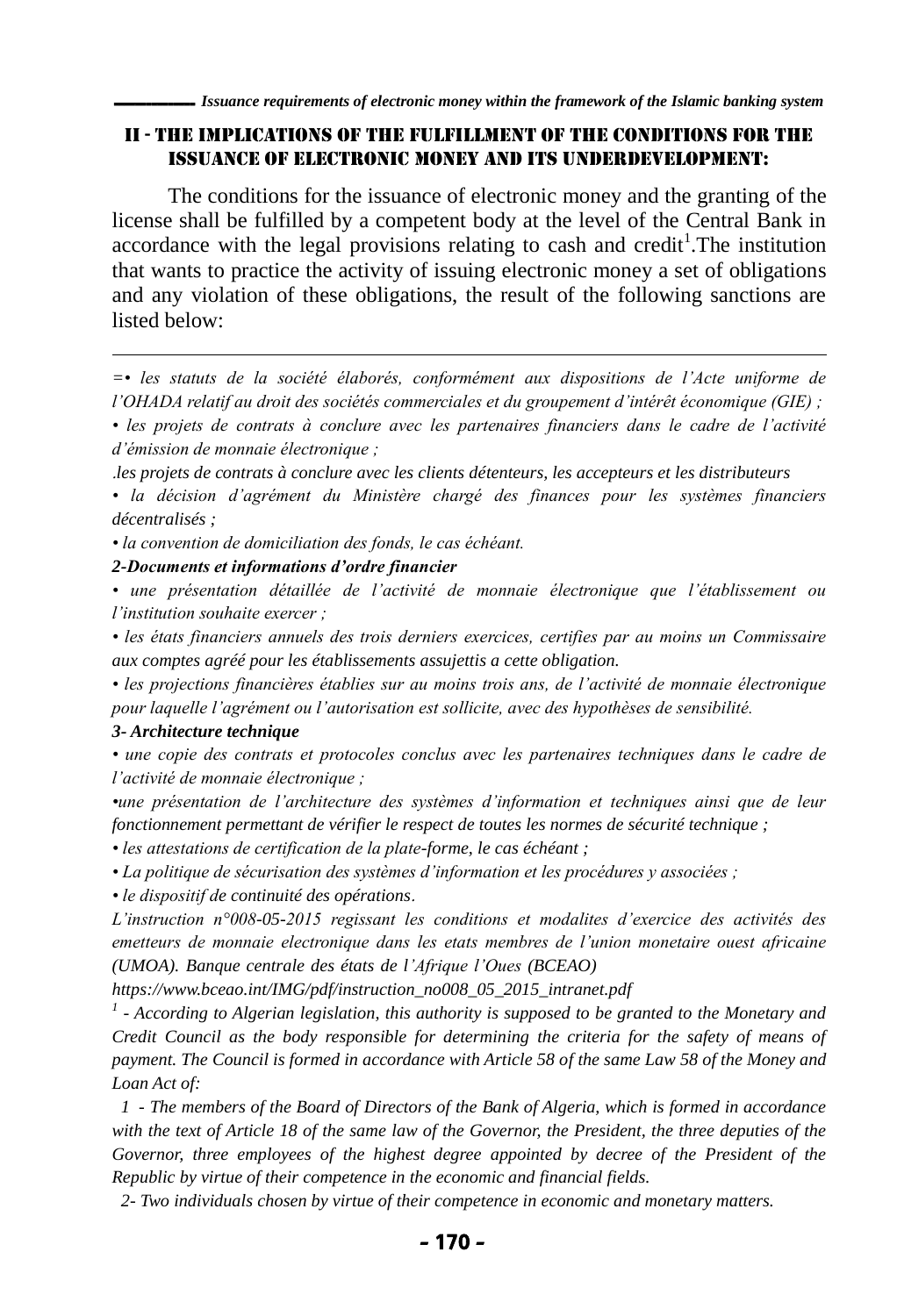The electronic money source shall abide the obligations that it assumes in accordance with the accepted rules in the field of Islamic banking in terms of dealing with electronic money holders and electronic transfers of funds technically and legally, such as its obligation to ensure the availability of the conditions of validity of data relating to the matter of transfer and signature validity, Transfer, account and date of transfer The availability of two different accounts and an adequate balance in the Payment and Transfer Account, which relate to the verification of the legality of the electronic transfer of funds through the control of operations in relation to money laundering, Verifying the identity of the customers and the obligation to notify Suspicion when there are activities of an unusual nature $^{\rm l}$ .

The issuer of the card also submits periodic reports on the volume of electronic money that is being circulated as well as the money to be issued, as well as obligating it to transfer it to legal money according to the currency rate determined by the Central Bank, which makes payment by electronic card as a form of electronic money. State Economy<sup>2</sup>.

The legal validity of e-money, especially as it is mainly related to ecommerce transactions via the Internet and the resulting risks that require comparison with the official currency of the state in terms of its power<sup>3</sup>, The

لبلجودي أحلام، (البنوك في مواجهة التحويل الالكتروني للأموال)، المجلة الاكاديمية للبحث القانوني، كية –

 $\overline{a}$ 

الحقوق والعلوم السياسية، جامعة بجاية، الجزائر، الجلد 17، العدد 1، 2018، ص من 230 الى 236. أنظر: حاج صدوق بن شرقي، اليفي محمد، النقود الإلكترونية كوسيلة دفع في إطار الصيرفة الإلكترونية -)األدوار، اآلثار والتصور املستقبلي للتنظيم القانوين (، امللتقى الرابع حول عصرنة نظام الدفع يف البنوك الجزائرية واشكالية اعتماد التجارة الالكترونية في الجزائر، معهد العلوم الاقتصادية، الركز الجامعي خميس مليانة، عني الدفلى، ايام ،26 27افريل 2100 . وأنظر ايضا حممد ابراهيم حممود الشافعي، )النقود االلكترونية ماهيتها، مخاطرها وتنظيمها القانوني)، مجلة الأمن والقانون أكاديمية شرطة دبي، القيادة العامة لشرطة دبي، السنة 02 العدد األول، جانفي ،2113 ص ص ،072 .073

*3 - « La question est donc finalement celle de savoir si la monnaie électronique est une« propriété »*  incorporelle assortie d'un droit de créance qui en serait l'accessoire, ou si elle est seulement une *créance sur l'émetteur , Or, la monnaie électronique n'a pas une valeur autonome, indépendamment de la valeur de la créance sur une somme d'argent qu'elle représente.*

*La monnaie électronique n'est donc pas une nouvelle forme de monnaie mais un titre de créance qui permet de faciliter la circulation de la monnaie scripturale. Le système de paiement en monnaie électronique est une nouvelle manière de gérer de la monnaie scripturale, dans lequel le moyen de paiement est une carte chargée d'unités électroniques. D'un point de vue juridique, chaque unité électronique est donc un titre de créance incorporé dans un instrument électronique et accepté comme un moyen de paiement par des tiers autres que l'émetteur.*

la monnaie électronique était un droit de créance sur une somme d'argent. Cette créance circule de *support en support « voir : La nature juridique de la monnaie électronique, Bulletin de la banque de france. N° 70. Octobre 1999, p56*.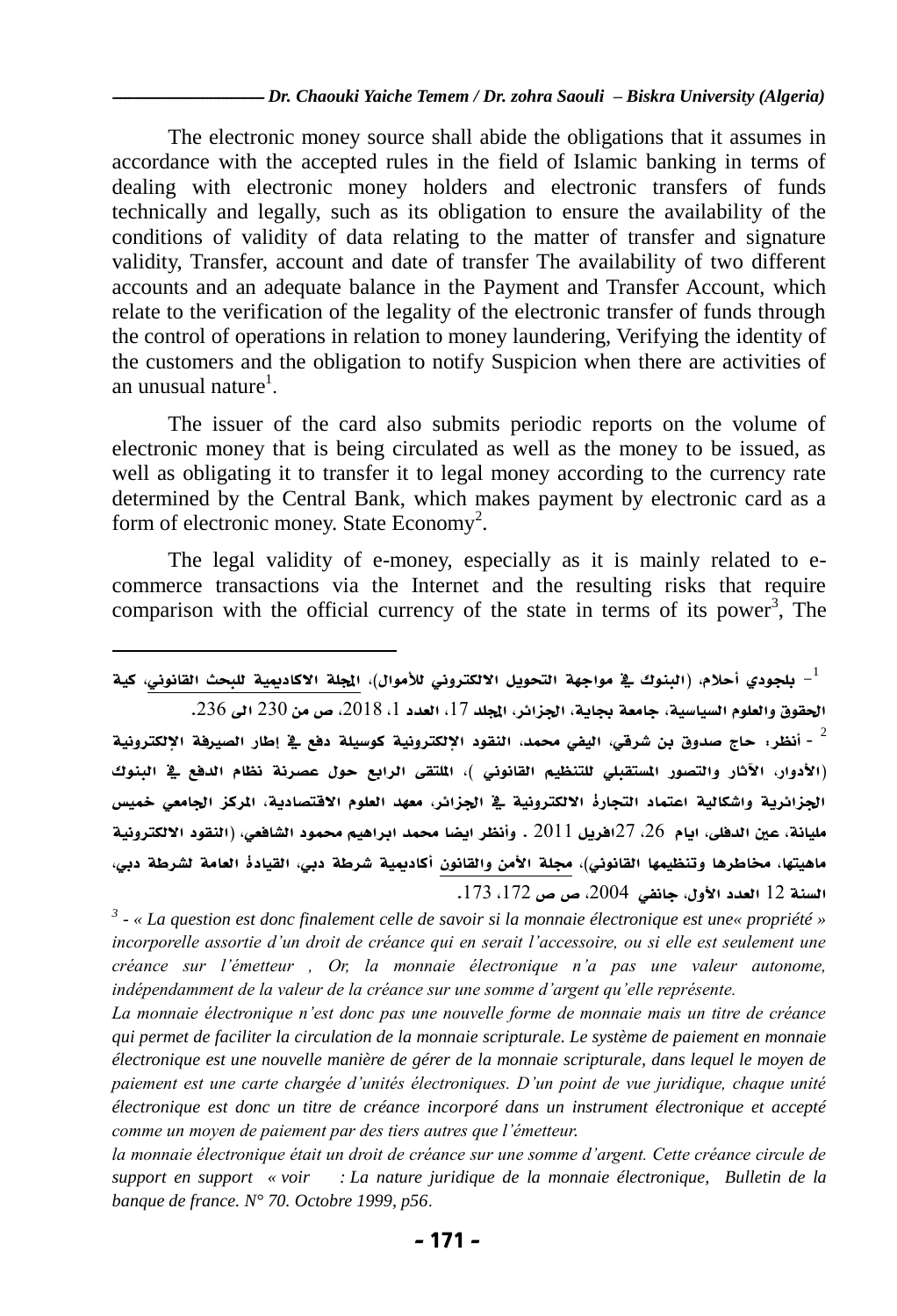transfer of the electronic payment order through the transfer of electronic units, as in the case of prepaid technology through the electronic money portfolio, is not considered a payment in the proper sense, except as part of a previous contractual relationship that guarantees the solvency of the debtors by committing to fulfilling and linking the payment parties between the issuer, the holder, the issuer and the merchant, The amount authorized<sup>1</sup>.

If starting from the fact that money has general acceptance and derives its function from the law any legislative text, which makes it a means of discharge<sup>2</sup>, The fact that the state monopolizes the right of instrument and issuance of money as the body that issues the money is the central bank<sup>3</sup>, While the electronic card issued by banks or public or private institutions according to contractual frameworks in advance, and the money has self-value for goods and services, while the electronic card remains in the possession of the owner as a means to carry money and transfer<sup>4</sup>, Then on this basis law is no more than the form of electronic money<sup>5</sup>, Only an electronic transfer of an account unit from the debtor's account to the creditor's account in a documented done in accordance

 $\overline{a}$ 

*The state has the privilege of issuing currency through national territory.*

*The exercise of this privilege shall be vested in the Central Bank, which is called in the text of its relations with third parties, the Bank of Algeria, and subject to the provisions of this Order.*

محمود الكيلاني، الموسوعة التجارية الصرفية الجلد الثاني تشريعات التجاره الإلكترونية،دار الثقافة للنشر – والتوزيع، عمان،2117، ص،362 .369

*<sup>1</sup> - Le commerçant détient sur l'émetteur une créance de conversion des unités électroniques inscrites sur sa carte (ou terminal de paiement électronique TPE). Il n'y a donc pas d'incertitude sur son règlement tenant à la solvabilité du consommateur. Vis- à-vis de ce dernier, le commerçant est définitivement payé. Son règlement ne dépend que de la solvabilité de l'émetteur. Les unités électroniques sont donc bien un instrument de paiement, puisqu'elles éteignent la dette née entre le commerçant et le consommateur.* 

*voir : La nature juridique de la monnaie électronique, Bulletin de la banque de france . n° 70. Octobre 1999, p55, 59.*

*https://www.banque-france.fr/fileadmin/user\_upload/.../bdf\_bm\_70\_etu\_1.pdf*

*<sup>2</sup> - Refer to the text of Article 4 of the amended Algerian Monetary and Loan Law, supplemented by Order No. 10-04 of 26 August 2010 on the amended and supplemented currency and loan law of 2017, The Official Gazette Issue: 50, Published: 1 September 2010*

*<sup>3</sup> - Article 2 of the amended and supplemented Algerian Monetary and Loan Act: "The monetary currency shall consist of notes and coins.*

*<sup>5</sup> - créance sur un institut d'émission inscrite non pas sur du papier « fiduciaire » ou dans des livres « scriptural « mais sur « support physique » une carte à microprocesseur* "*porte-monnaieelectronique*" *ou sur un logiciel* " *porte monnaie virtuelle*" *, David Bounie , quelques incidences bancaires et monétaires des systèmes de paiement électronique , revue économique 52 ; p318 [http://www.persee.fr/doc/reco\\_0035-](http://www.persee.fr/doc/reco_0035-2764_2001_hos_52_1_410292?q=quelque+incidences+banaires+et+mon%C3%A9taires+des+syst%C3%A8mes+de+paiement+%C3%A9lectronique)*

*[<sup>2764</sup>\\_2001\\_hos\\_52\\_1\\_410292?q=quelque+incidences+banaires+et+mon%C3%A9taires+des+sys](http://www.persee.fr/doc/reco_0035-2764_2001_hos_52_1_410292?q=quelque+incidences+banaires+et+mon%C3%A9taires+des+syst%C3%A8mes+de+paiement+%C3%A9lectronique) [t%C3%A8mes+de+paiement+%C3%A9lectronique](http://www.persee.fr/doc/reco_0035-2764_2001_hos_52_1_410292?q=quelque+incidences+banaires+et+mon%C3%A9taires+des+syst%C3%A8mes+de+paiement+%C3%A9lectronique)*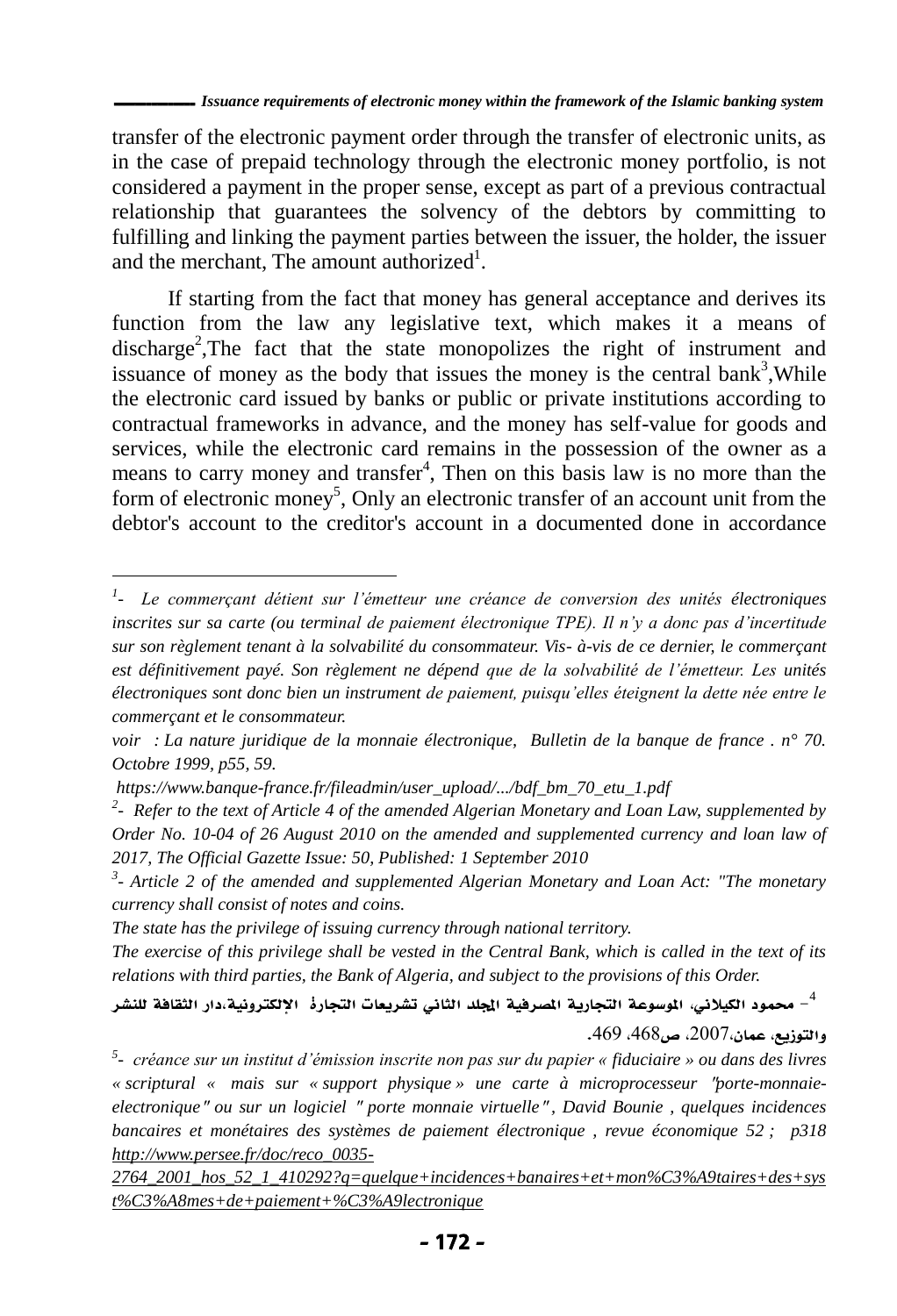with the provisions of the principle of functional equivalence that has no legal value independent of the official currency or the official exchange rate determined by the Central Bank<sup>1</sup>, Thus, they do not constitute a new legal form of money since their acceptability is subject to the supervision of the Central Bank over legally qualified institutions, so that they can be considered as an electronically authenticated bond<sup>2</sup>.

The Issuer of electronic money as an electronic payment service provider shall comply with the confidentiality of all transactions related to the company's customers and ensure that the personal data of the customer used for authentication is not available to others. The service provider shall notify the Central Bank of the cases of fraud or breakthrough against the institution or the contracting party As an agent of the payment service provider, and the members of the Board of Directors or its current or former employees and any outsider by virtue of his employment or as a third contracting party are prohibited from giving data directly or indirectly, The ban applies to the company's managers from the administration and the board of directors, and to those who are informed by virtue of his job or his work on such data, including the employees of the Central Bank, the auditors of the accounts and the third party, the service provider who is authorized to manage these data by virtue of the nature of his work, Accordingly, where it is prohibited to view it as a public asset except in the category excluded from the provisions of confidentiality, they are legally authorized to see, according to Article 5 / b, Confidentiality shall be excluded from the confidentiality of the persons authorized by the written approval of the

*<sup>1</sup> - Les billets et pièces métalliques (monnaie fiduciaire) comme les comptes bancaires(monnaie scripturale) sont donc trois instruments monétaires qui contiennent des unités monétaires. Pour la monnaie fiduciaire, le moyen de paiement se confond avec l'instrument monétaire. Le paiement est réalisé par la seule remise de billets ou de pièces métalliques, ce que le juriste appelle la «tradition». Dans le cas de la monnaie scripturale, c*'*est le compte bancaire qui joue le rôle d'instrument monétaire ; les moyens de paiement, aussi appelés instruments de paiement scripturaux, vont déclencher le paiement en donnant l'ordre à l'établissement bancaire qui détient le compte de transférer des fonds sur le compte de son créancier, par une double opération : une inscription au débit d'un compte (celui du payeur) et une inscription au crédit d'un autre compte (celui du payé) .*

*Comme toutes les formes de monnaies, la monnaie électronique doit et peut remplir une fonction d'unité monétaire. Un commerçant n'acceptera pas d'être payé en monnaie électronique sauf s'il est convaincu que la quantité d'unités électroniques reçues du porteur représente l'équivalent de la somme d'argent qu'il aurait reçue s'il avait été payé sous la forme scripturale ou fiduciaire.. voir: La nature juridique de la monnaie électronique, Bulletin de la banque de france . N° 70,* . *Octobre 1999, p48, 53.* 

*<sup>2</sup> - la monnaie – quelle que soit sa forme ou sa nature spécifique– constitue toujours un « titre représentatif » d'une créance sur des biens ». voir :Geoffrey Ingham De nouveaux espaces monétaires ?,, Service des Publications de L'ocde,organisation de coopération et de développement économiques ,France 2002 ,P144.*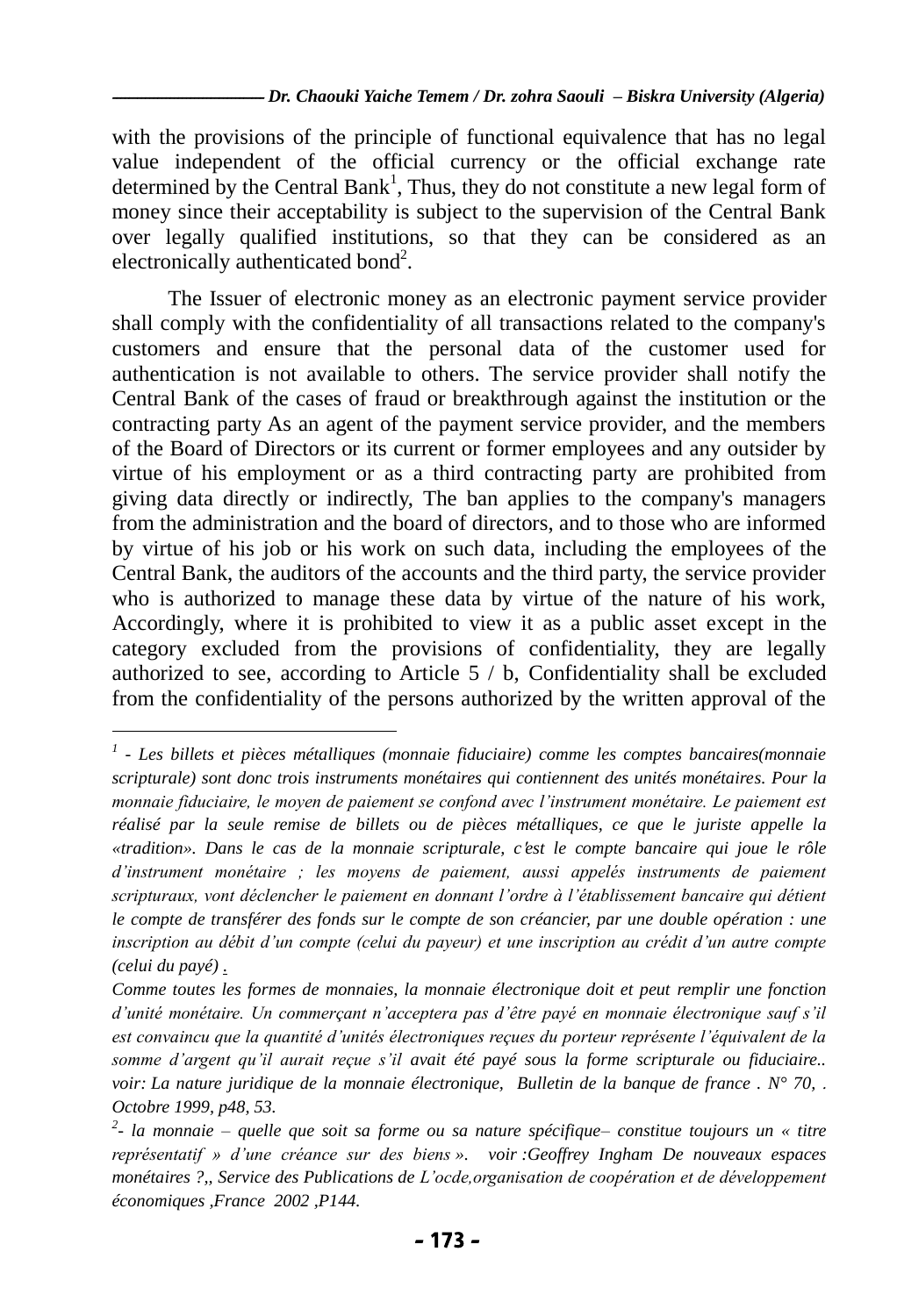customer Such as the agent or within the framework of disclosure to the regulatory authorities such as the judicial and administrative authorities in the framework of the Central Bank's policy and its control over the circulation of the monetary mass' bank inspection committees and auditors, Operations according to arrangements determined by the Central Bank, publishing data in statistical figures without revealing the identity of customers<sup>1</sup>.

The payment service provider is obliged to consider any objection from the customer to the payment orders within a period specified by the Central Bank and its instructions through a unit allocated by the institution provided to service the payment to receive complaints and the method of deciding them and informing the client of their results<sup>2</sup>.

The conditions for the payment of electronic payment service are still subject to the legal liability of "civil and criminal discipline" and penalties that may be imposed on these institutions. The Central Bank may cancel the work of the license if the service provider so requests or in violation of the relevant laws and regulations, Non-eligibility of the service provider to provide them, including:

- The service provider obtained the license through false information.

- Ruling on the director of the company providing the service of a crime or misdemeanor against honor.

- Failure of the service provider to provide electronic payment services during a certain period specified by special legislative texts.

- Obstructing or preventing representatives of the Central Bank by the service provider from entering the premises for the purpose of inspection and control. The Central Bank is legally authorized to access the system of electronic payment service providers.

- Users were harmed by the service and failed to provide them with agreed specifications and standards and their lack of quality<sup>3</sup>

*<sup>1</sup> - Return to: Instructions to protect the personal data of customers of payment services and electronic transfer of funds No. 1/1/5/5537 corresponding to 12 February 2017 issued by the Central Bank of Jordan in accordance with the provisions of Article 13 / B / 4 of the Law of the Central Bank of Jordan No. 23/1971 and its amendments.*

*<sup>2</sup> - Return to Article 8, 9 / A, 14, 35, 36 and 41 of the Jordanian Law on the Electronic Transfer of Funds 2017.*

<sup>&</sup>lt;sup>3</sup> - See: Article 8, 13 of the Iraqi Regime: Regulation No. (3) of 2014 concerning electronic payment *services for funds issued by the Council of Ministers Resolution No. 186 of 2014 on 18 March 2014, Iraqi Chronicle, Official Gazette of the Republic of Iraq, No. 4326,*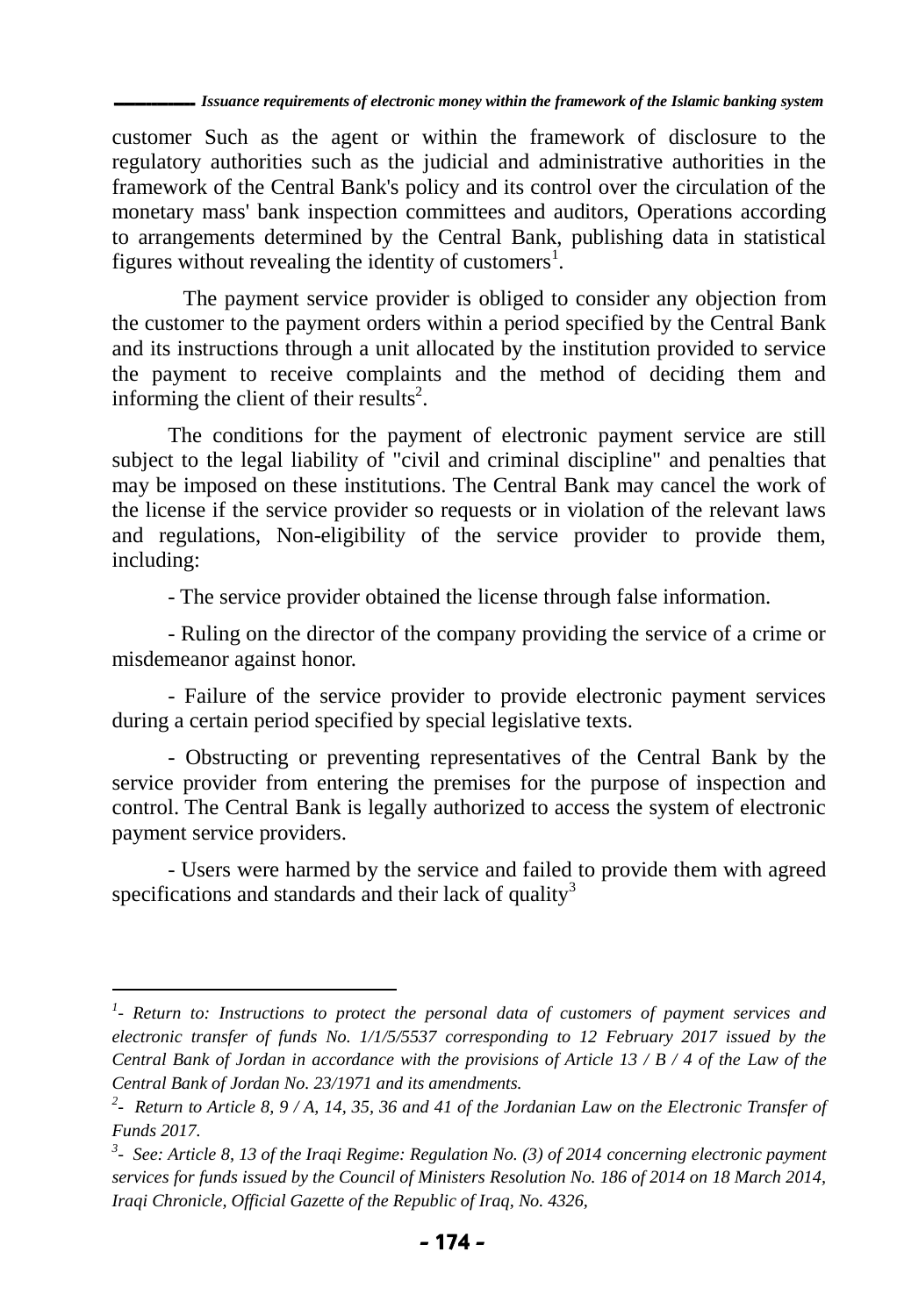The Central Bank is competent through a competent committee at the level of the penalty to determine its composition and powers in the field of deterrence in accordance with the law Money and Loan<sup> $1$ </sup>

In accordance with the principle of criminal legality, there is no crime or penalty except by a legal provision. Administrative penalties are set according to the principle of proportionality according to the seriousness of the violation. In general, the penalties and related procedures range from alerting to presenting a satisfactory program to remove the violation and correcting the situation. To suspend the deal with the third party contracted temporarily or permanently, to impose a fine that does not exceed a specified ceiling by a legislative text in accordance with the principle of criminal legality, to close the company for a period specified by the Central Bank, until the license is revoked<sup>2</sup>.

## Conclusion:

l

Electronic money is considered as an innovative form of payment and an alternative to paper and metal money. In the form of a prepaid card and crypto money.

The issuance of electronic money in its two forms must respond to a number of basic technical and legal conditions that guarantee the legal circulation of money as an alternative to conventional money through the legislative recognition and seizure of its legal concept. And through the supervision and control of the Central Bank under the penalty of disciplinary sanctions ranging from financial fines Until the withdrawal of the accreditation from the issuing institution, moreover the criminal follow-up in the case of the issuer involved in money laundering operations by electronic money.

And technically through the supervision of the control of the legal form of the issuing institution and its relationship with the holders of electronic cash by not dealing with interest between the issuer and holder of electronic money and obligations in the face of the Central Bank by committing to provide a periodic

*<sup>1</sup> - According to Article 106 of the Algerian Money and Loan Act, the members appointed by the President of the Republic are as follows: - Governor, President, - Three (3) members selected by virtue of their competence in the banking, financial and accounting, - Two judges (2) shall be appointed, the first by the Supreme Court and chosen by its first president and seconded by The Council of State, chosen by the President of the Council, after consultation with the Supreme Judicial Council, - A representative of the Accounting Council, to be chosen by the President of this Council from among the first advisors. - A representative of the minister in charge of finance*

*<sup>2</sup> - See Article 39 / B of the Electronic Transfer System of Jordanian Funds 2017 - Regulation No. (111) for the year 2017 concerning the system of payment and electronic transfer of funds issued under Articles 21 and 22 of the Jordanian Electronic Transactions Law issued by the Council of Ministers on 18 October 2017.*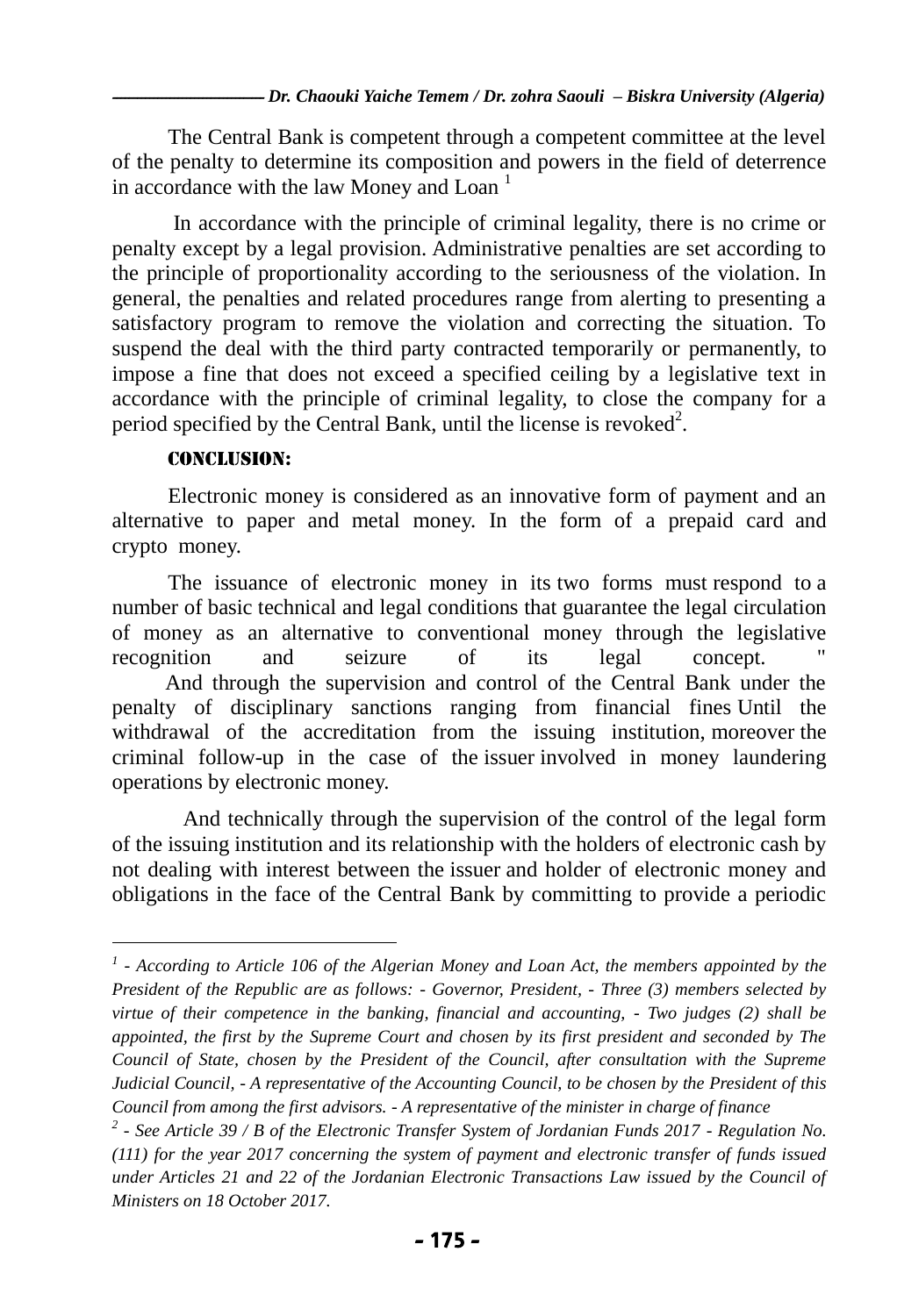report on the volume of electronic money circulation and intended to be issued Adhering to a clear information security policy supported by electronic certification to protect customer data from theft, ensure that the transaction is conducted through an approved network connecting the parties that rely on electronic money as a means of payment as a "source, holder, receiver". It also requires The issuer's compliance with Islamic banking rules that make the issuer of electronic money as a partner in the legitimate economic activity and a real intermediary in the circulation of money in the legitimate aspects of spending away from the field of money laundering and the financing of terrorism and other transactions prohibited by sharia and law.

All of the above will contribute to the formulation of controls for the issuance of electronic money, which contributes to the construction of a digital Islamic economy on the basis of transparency and accountability, However, it requires the orientation towards establishing Islamic rulings in dealing with electronic money, or what may be called "electronic jurisprudence".

### Bibliography:

### أوال - قائمة المصادر والمراجع بالعربية:

- قانون النقد والقرض اجلزائري املعدل واملتمم باألمر رقم 13-01 الصادر يف 26 اوت 2101 املعدل واملتمم سنة الجريدة الرسمية العدد: 50، تاريخ النشر: 1 سبتمبر 2010. $10$ 

- حممود الكيالين، املوسوعة التجارية املصرفية اجمللد الثاين تشريعات التجارة اإللكترونية،دار الثقافة للنشر والتوزيع، عمان ،2117،

- باطلي غنية،)خصائص وأشكال النقود االلكترونية -دراسة حتليلية نظرية(، جملة العلوم السياسية والقانون، الركز العربي الدبهقراطي للدراسات الاستراتيجية والسياسية والاقتصادية ألمانيا-برلين، الجلد 2،العدد7، فيفري .2102

– بلجودي أحلام، (البنوك يف مواجهة التحويل الالكتروني للأموال)، المجلة الاكاديمية للبحث القانوني، كية الحقوق والعلوم السياسية، جامعة بجاية، الجزائر، المجلد 17، العدد 1، 2018.

- بوعافية الرشيد، )دور النقود االلكترونية يف تطوير التجارة االلكترونية(، اجمللة اجلزائرية لالقتصاد واملالية،  $\sim 2014$  مخبر *الاقتصاد* الكل*ي والمالية* الدولية، جامعة يحي فارس المدية، الجزائر، العدد 2، سبتمبر 2014

– جمال بن دعاس، (الجهاز الصرية ودوره ية إصدار النقود ية ظل النظام الإسلامي)، مجلة الإحياء، كلية العلوم الإسلامية، جامعة باتنة، الجزائر، العدد الثالث عشر، ديسمبر 2009.

– صولى الزهرة، (نظام اصدار بطاقة الدفع الالكتروني " التوجه نحو خوصصة النقود" قراءةً في ضوء التشريع ونظام التحويل الالكتروني للأموال " الاردن نموذجا")، مجلة العلوم القانونية والسياسية ـ، جامعة الوادي، الجزائر، المجلد 9 العدد 2، جوان 2018

– لعوارم وهيبة، (دور وسائل الدفع الالكترونية في عمليات تبييض الأموال )، مجلة دراسات وابحاث، دورية جزائرية علمية دولية مُحكَّمة ربع سنوية تصدر عن جامعة اجللفة بالتنسيق مع مركز ابن خلدون للدراسات، العدد 18، مارس 2015.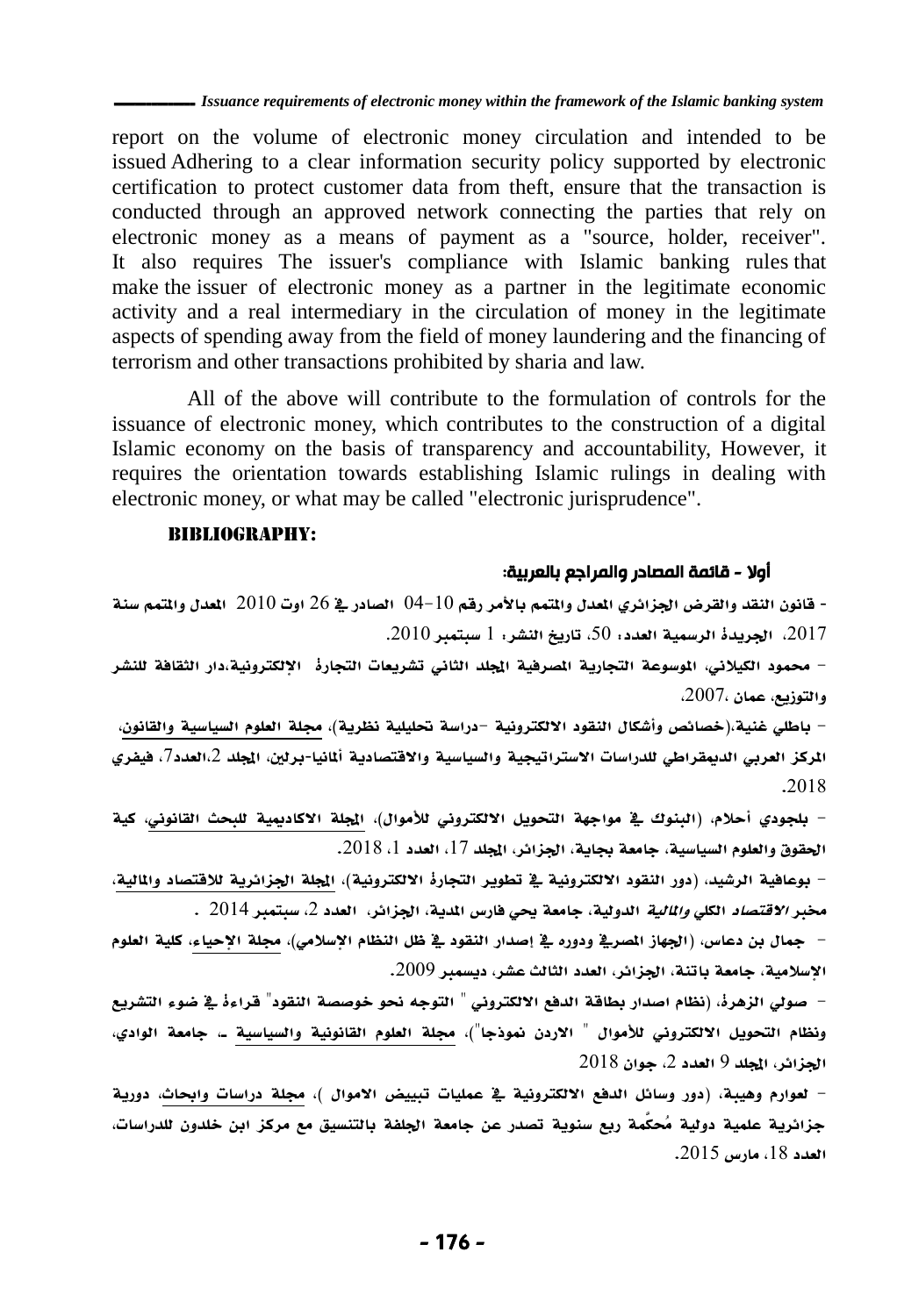*Dr. Chaouki Yaiche Temem / Dr. zohra Saouli – Biskra University (Algeria)*

– لونيسي هدى،بن طلحة صليحة، (النقود الالكترونية وسيلة دفع قانونية لتسوية الماملات المالية عن بعد)، مجلة الأبحاث الإقتصادية ، تصدر عن كلية العلوم الإقتصادية والعلوم التجارية وعلوم التسيير،جامعة البليدة 2، العدد ،02 جوان 2102 .

– مطاي عبد القادر، بن شنينة كربمة، (تنافسية البنوك في بيئة الانترنت. تجربة الملكة العربية السعودية)،مجلة العلوم الاقتصادية والتسيير والعلوم التجارية)، كلية العلوم الاقتصادية والتجارية وعلوم التسيير، جامعة محمد بوضياف المسيلة، الجزائر، العدد17، 2017 .

– محمد ابراهيم محمود الشافعي، (النقود الالكترونية ماهيتها، مخاطرها وتنظيمها القانوني)، مجلة الأمن والقانون أكاديمية شرطة دبي، القيادة العامة لشرطة دبي، السنة 12 العدد الأول، جانفي 2004 .

– حاج صدوق بن شرقي، اليفي محمد، النقود الإلكترونية كوسيلة دفع في إطار الصيرفة الإلكترونية (الأدوار، الآثار والتصور المستقبلي للتنظيم القانوني )، الملتقى الرابع حول عصرنة نظام الدفع في البنوك الجزائرية واشكالية اعتماد التجارة الالكترونية في الجزائر، معهد العلوم الاقتصادية، المركز الجامعي خميس مليانة، عين الدفلى، ايام ،26 27افريل .2100

- شريف محمد غنام، محفظة النقود الالكترونية رؤية مستقبلية، بحث مقدم الى مؤتمر الاعمال الصرفية بين الشريعة والقانون المنعقد بجامعة الامارات العربية المتحدة بدبي بالتعاون مع غرفة تجارة وصناعة دبي للفترة من 02-02 ماي .2113

- سارة متلع القحطاين، النقود االلكترونية حكمها الشرعي وآثارها اإلقتصادية، رسالة دكتوراه ختصص فقه مقارن وأصول الفقه، كلية الدراسات العليا، جامعة الكويت.2112،

– ميهوب سماح، أثر تكنولوجيا الملومات والاتصالات على الأداء التجاري والمالي للمصارف الفرنسية، أطروحة دكتوارة في العلوم الاقتصادية – كلية العلوم الاقتصادية والعلوم التجارية وعلوم التسيير – جامعة قسنطينة 2، السنة اجلامعية 2103 – 2103 .

#### - المنشورات االلكترونية:

– قواعد خدمات الدفع المسبق في الملكة العربي السعودية، مارس 2012. متحصل عليها من الموقع الرسمي ملؤسسة النقد السعودي العريب .منشور على الرابط االلكتروين التا ي:

*<http://www.sama.gov.sa/ar-sa/Laws/Pages/BankingRulesAndRegulations.aspx>* -تعليمات محاية البيانات الشخصية لعمال خدمات الدفع والتحويل االلكتروين لألموال رقم 2237/2/0/0 املوافق لـ 12 شباط 2017 صادر عن البنك المركزي الادرني استنادا لأحكام المادة 13/ب/4 من قانون البنك المركزي األردين رقم 0970/23 وتعديالته.

-النظام العراقي نظام رقم )3( سنة 2103 املتعلق خبدمات الدفع االلكتروين لألموال الصادر مبوجب قرارا جملس الوزراء رقم 186 لسنة 2014 ـ 18 مارس 2014، الوقائع العراقية الجريدة الرسمية لجمهورية العراق، العدد ،3326 23 جوان .2103

- نظام التحويل االلكتروين لألموال األردين 2107 -نظام رقم )000 ( لسنة 2107 املتعلق بنظام الدفع والتحويل الالكتروني للأموال صادر بمقتضى المادتين 21 و22 من قانون المعاملات الالكترونية الاردني، الصادر عن مجلس الوزراء بتاريخ 18 اكتوبر 2017 الموقع الرسمي للبنك المركزي الاردني.

#### ثانيا/قائمة المراجع بالفرنسية:

*- code monétaire et financier francais voir le lien* :

".*<https://www.legifrance.gouv.fr/initRechCodeArticle.do>*